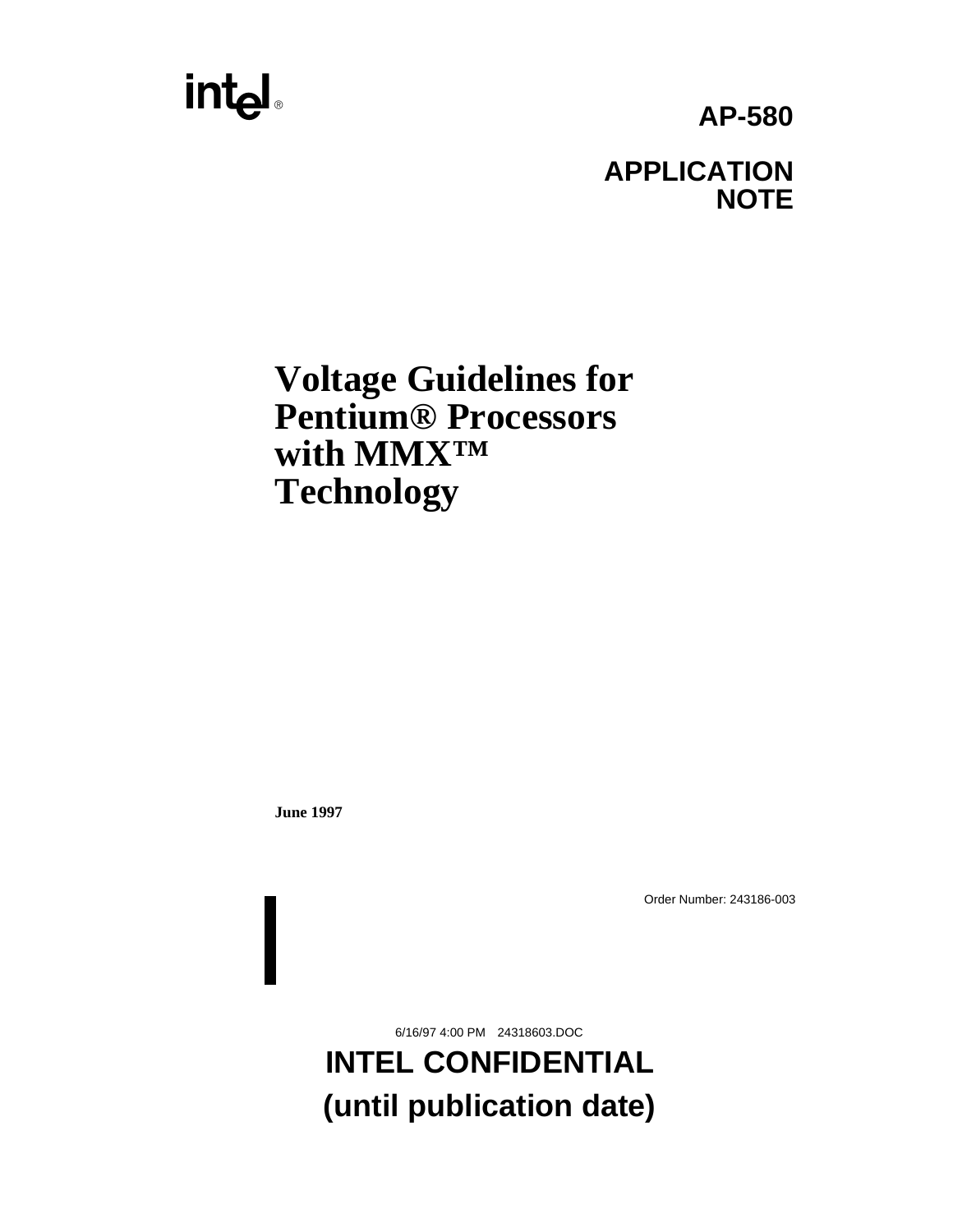Information in this document is provided in connection with Intel products. No license, express or implied, by estoppel or otherwise, to any intellectual property rights is granted by this document. Except as provided in Intel's Terms and Conditions of Sale for such products, Intel assumes no liability whatsoever, and Intel disclaims any express or implied warranty, relating to sale and/or use of Intel products including liability or warranties relating to fitness for a particular purpose, merchantability, or infringement of any patent, copyright or other intellectual property right. Intel products are not intended for use in medical, life saving, or life sustaining applications.

Intel may make changes to specifications and product descriptions at any time, without notice.

Designers must not rely on the absence or characteristics of any features or instructions marked "reserved" or "undefined." Intel reserves these for future definition and shall have no responsibility whatsoever for conflicts or incompatibilities arising from future changes to them.

The Peintum® processor may contain design defects or errors known as errata which may cause the product to deviate from published specifications. Current characterized errata are available on request.

Contact your local Intel sales office or your distributor to obtain the latest specifications and before placing your product order.

Copies of documents which have an ordering number and are referenced in this document, or other Intel literature, may be obtained from:

Intel Corporation P.O. Box 7641 Mt. Prospect, IL 60056-7641

or call 1-800-879-4683 or visit Intel's website at http:\\www.intel.com

\*Third-party brands and names are the property of their respective owners.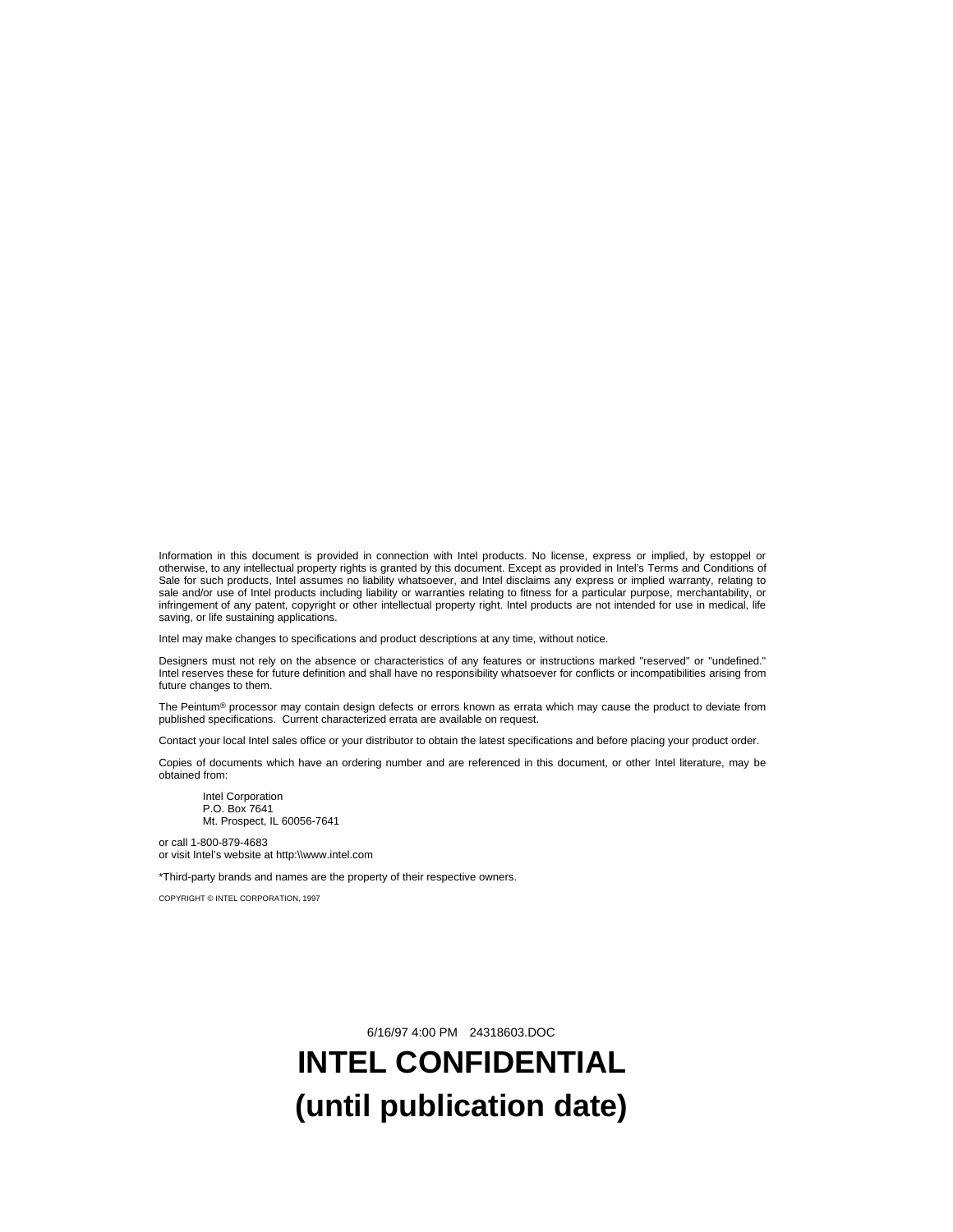### **CONTENTS**

| <b>PAGE</b><br>PAGE |
|---------------------|
|---------------------|

| 2.1. The Core and I/O Specification5           |
|------------------------------------------------|
| 2.1.1. THE SUPPLY VOLTAGE RANGE  6             |
|                                                |
| 2.3. Voltage Specification Violations 8        |
|                                                |
| 3.1. Selecting an Accurate Power Supply Unit9  |
| 3.2. Selecting an Accurate Voltage Regulator 9 |
|                                                |
|                                                |
|                                                |
|                                                |
| 3.7. Placement of Decoupling Capacitors12      |
| 3.8. ESR and ESL: Why Less is Better 12        |
|                                                |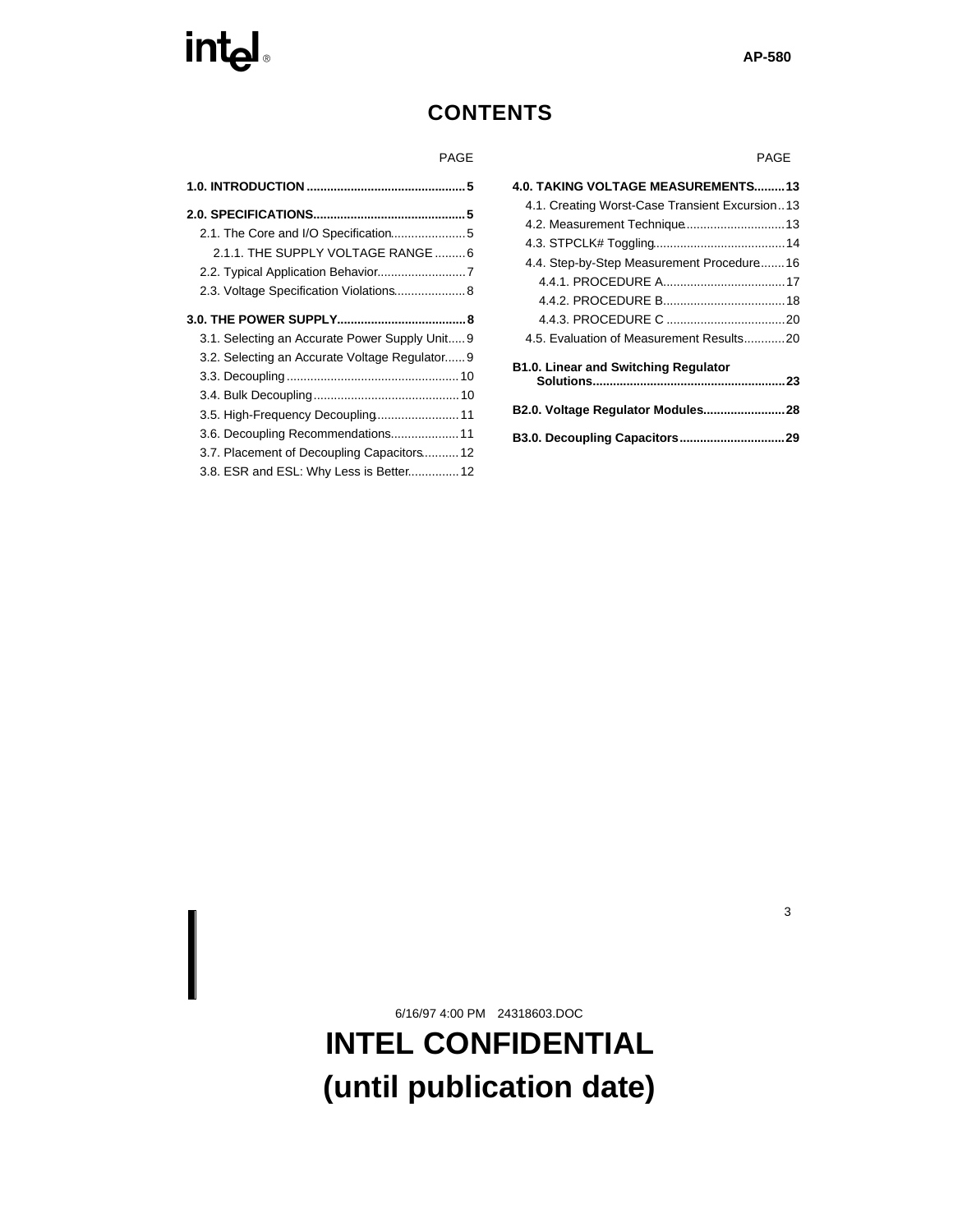I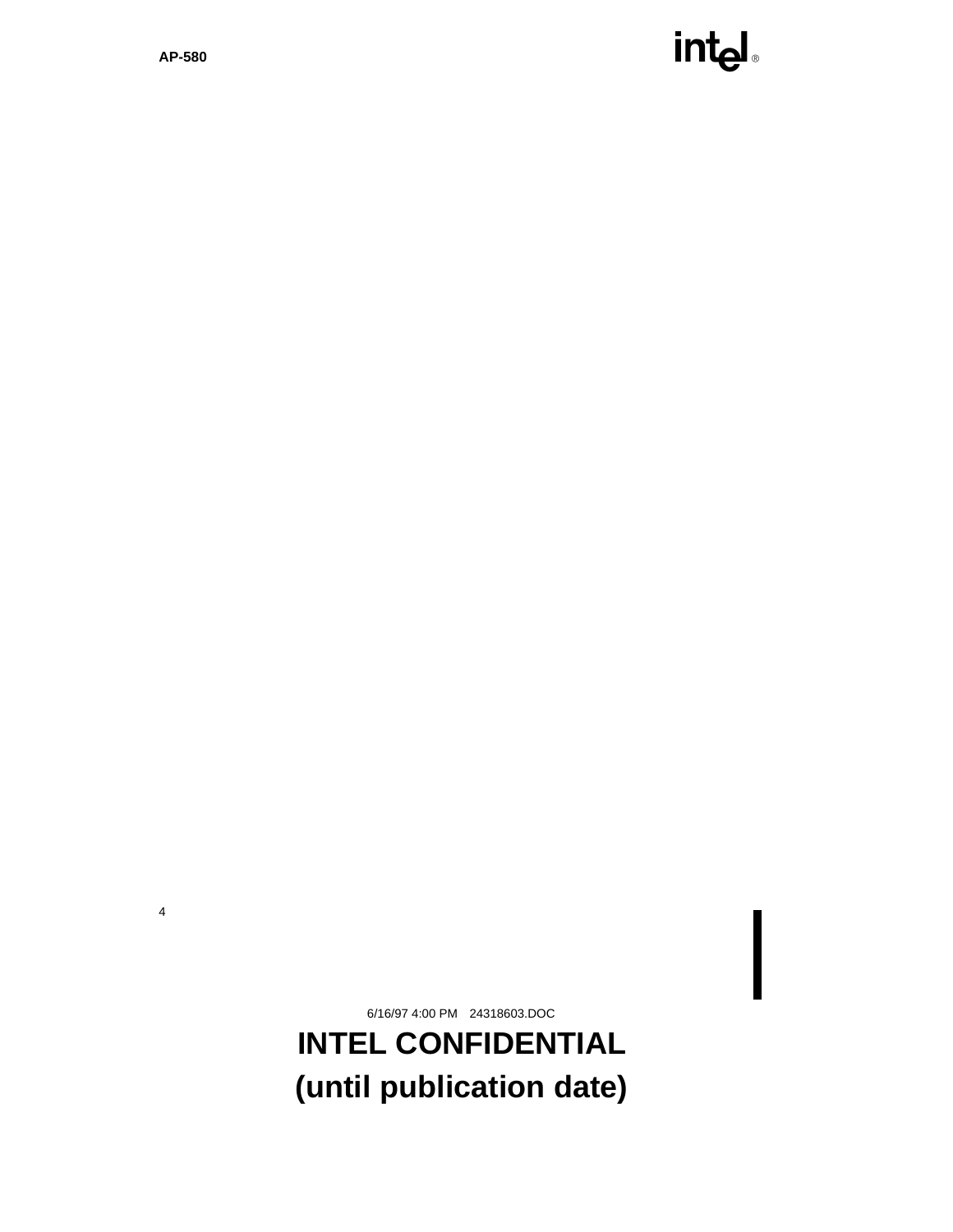### **1.0. INTRODUCTION**

**This document explains the voltage specifications, recommends solutions for supplying consistent power, and suggests validation techniques to ensure robust Pentium® processor with MMX™ technologybased systems.**

**The Pentium processor with MMX technology uses a split power plane with separate voltage islands for the core and I/O. The split power plane has separate Vcc2 pins connected to the core voltage island, while the Vcc3 pins are connected to the I/O voltage island.**

**This document contains guidelines for measuring Vcc** noise levels on the Vcc<sub>2</sub> (2.8V) plane of the Pentium **processor with MMX technology. The document outlines measurement procedures for a Pentium processor with MMX technology system running at 233 MHz. The Vcc2 specification for the core is the 2.7V to 2.9V range. The Vcc3 specification for the I/O voltage island uses the standard 3.3V range from 3.135V to 3.6V. For voltage transient measurement information on Pentium processors, refer to the application note,** *Implementation Guidelines for Pentium® Processors with VRE Specifications***, Order Number 242687.**

**This document contains six key sections:**

- **1. Section 2.0 discusses the core and I/O specifications. This chapter also gives an overview of some important system design and voltage measurement considerations associated** with V<sub>CC</sub>. The consequences of specification **violations are also discussed.**
- **2. Section 3.0 deals with the power supply and regulation. It contains voltage regulator and power supply recommendations to ensure a robust system design. In addition, this chapter contains detailed bulk and high-speed decoupling recommendations for Pentium processor designs.**
- **3. Section 4.0 explains the proper measurement techniques to verify that systems meet their respective voltage specifications. These measurement techniques apply to all Pentium processors. Sample measurement results are shown in this chapter.**
- **4. Appendix A provides information on how to obtain and use the recommended "stress" code for voltage noise measurements.**
- **5. Appendix B provides a list of third party vendors. These vendors include suppliers of regulators, resistors, capacitors, and sockets**
- **6. Appendix C provides worksheets for recording measurements.**

### **2.0. SPECIFICATIONS**

### **2.1. The Core and I/O Specification**

**The Pentium processor with MMX technology has a split power plane with the core operating at 2.8V and the I/O operating at 3.3V. The VCC2DET# pin defined on the Pentium processor with MMX technology is used to indicate to the voltage regulator** the correct processor core voltage of 2.8V (Vcc<sub>2</sub> **plane). The I/O should meet the standard 3.3V specifications for the voltage supply requirements.** Both the core and I/O have strict  $V_{CC}$  requirements **and are very sensitive to voltage supply noise and transients.**

### **NOTE**

**Any overshoot or undershoot beyond the voltage range (at a measurement bandwidth of 20 MHz) is outside specifications. Transient excursions beyond the specified voltage range may result in unstable system behavior. The measuring techniques are also specified in Section 4.0 and should be followed to ensure consistent and accurate measurements. The complete specifications shown above must be met to ensure a robust Pentium processor with MMX technology-based platform.**

**All measurements must be made and guaranteed at the back of the motherboard at the processor socket pins. The voltage specifications assume an oscilloscope measurement bandwidth of 20 MHz. For complete measurement specifications, see Section 4.4.**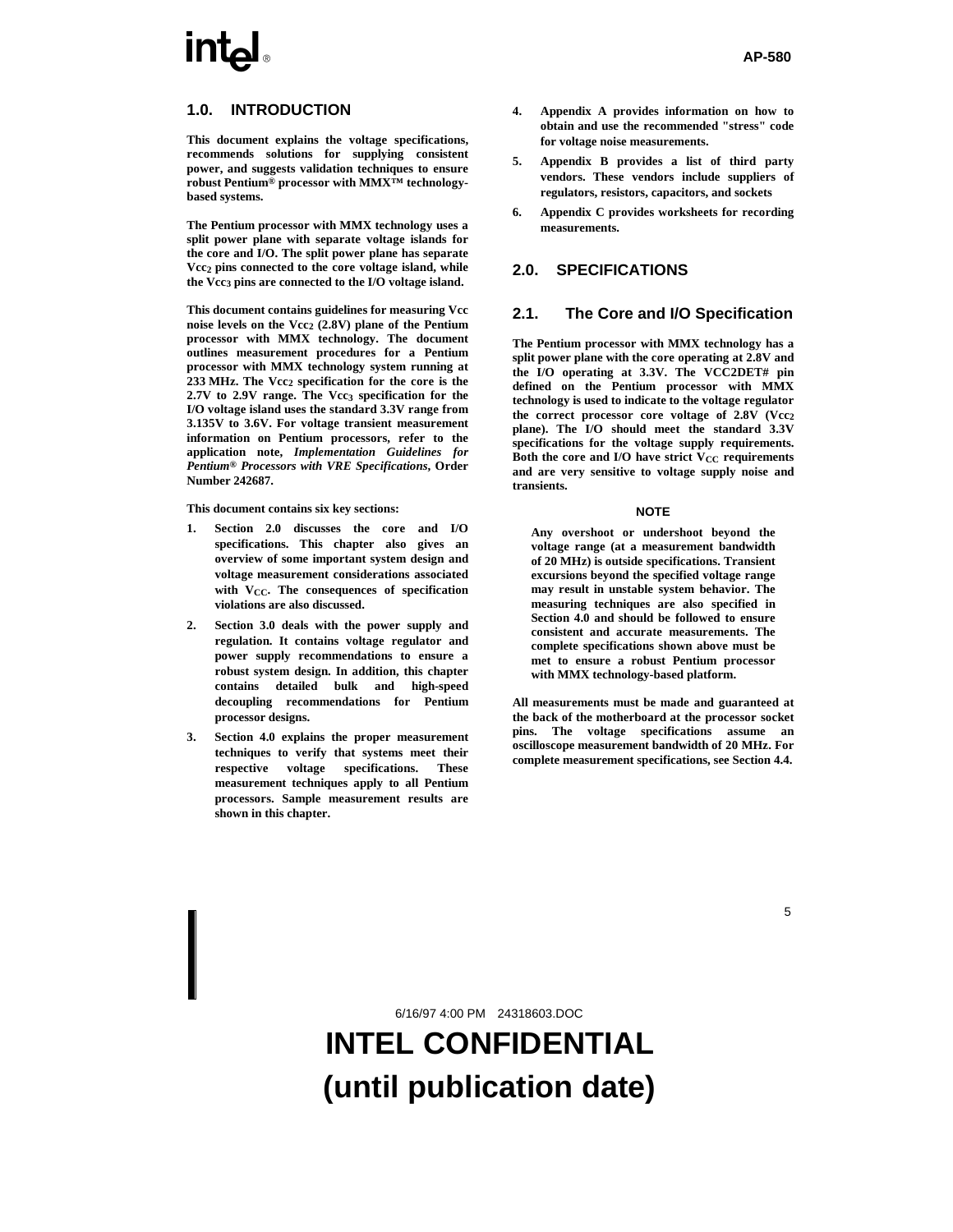| <b>Specifications</b> | Core                                                                                                                                                                                                | VO                                                    |  |
|-----------------------|-----------------------------------------------------------------------------------------------------------------------------------------------------------------------------------------------------|-------------------------------------------------------|--|
| Vcc                   | 2.7V to 2.9V<br>No overshoot or undershoot allowed.                                                                                                                                                 | 3.135V to 3.6V<br>No overshoot or undershoot allowed. |  |
| Measurement           | Measurements must be taken in accordance with the procedures outlined in<br>Section 4.4. Transients must be measured and quaranteed at the back of the<br>motherboard at the processor socket pins. |                                                       |  |

**Table 1. Core and I/O Specifications for Pentium® Processors with MMX™ Technology**

### **2.1.1. THE SUPPLY VOLTAGE RANGE**

**To compensate for the small transient tolerance, platforms must use accurate voltage regulators and adequate local decoupling capacitors. During worstcase transient conditions (transition into and out of Stop-Grant mode or HALT Power Down mode), current supplied to the processor can change by several amperes in tens of nanoseconds. Since power supply units and voltage regulators can, at best,**

**respond in a time frame on the order of milliseconds, bulk decoupling capacitors are required to act as current reservoirs until the power supply unit or voltage regulators compensate for the new load. Due to the high-speed operation of the Pentium processor, high-frequency capacitors are also required to filter the excessive noise components. Failure to provide adequate power regulation during any transient conditions may result in undershoot and overshoot beyond the voltage specifications of the processor.**



**Figure 1. The Core and I/O Voltage Specifications for Pentium® Processors with MMX™ Technology**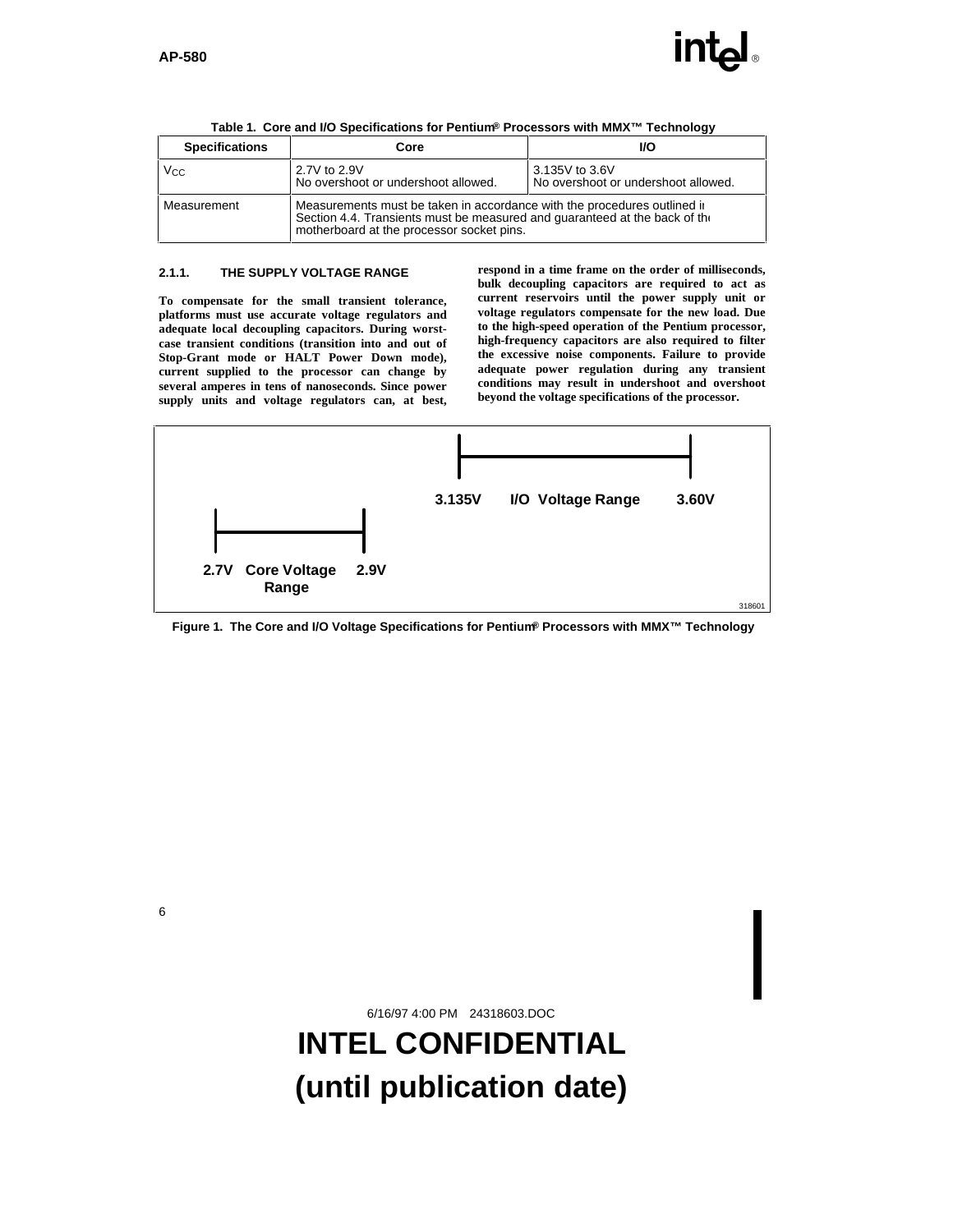

**Figure 2. Rapid Fluctuations of System Power during Active Operation (BAPCo93\*)**

### **2.2. Typical Application Behavior**

**Poorly designed desktop and server systems will violate voltage specifications during normal operation. An unusual application instruction mix can cause large current spikes from clock cycle to clock cycle. Figure 2 shows the rapid fluctuations of system power during execution of a BAPCo93\* benchmark trace on the Pentium processor (BAPCo93 is a system benchmark used for measuring system performance). These quick transitions in current occur in a shorter time frame than that in which the power supply unit or voltage regulator may be able to respond. Worstcase transients occur during the transition into or out of a low power state. Figure 3 shows an oscilloscope trace of a system using STPCLK# assertion/deassertion to enter/exit the Stop-Grant state. When STPCLK# is deasserted, the supply voltage "droops" due to ESL and ESR effects (see Section 3.6), and because the voltage regulator cannot respond quickly enough to the large, instantaneous**

**change in current. Similarly, when STPCLK# is asserted, the system enters Stop-Grant state, and the supply voltage "surges" because of ESL/ESR effects and the large instantaneous changes in current. Droops and surges also occur in systems with proper decoupling, but to a lesser extent. The system also has high-frequency noise due to high operation speed of the internal core.**

### **NOTE**

**Violating the voltage specifications by undershooting or overshooting the voltage range will result in unreliable and unstable behavior.**

**The consequences of voltage specification violations are explained in the next section. In Section 3.0, recommended techniques for providing accurate regulation and proper decoupling to ensure a robust platform are reviewed.**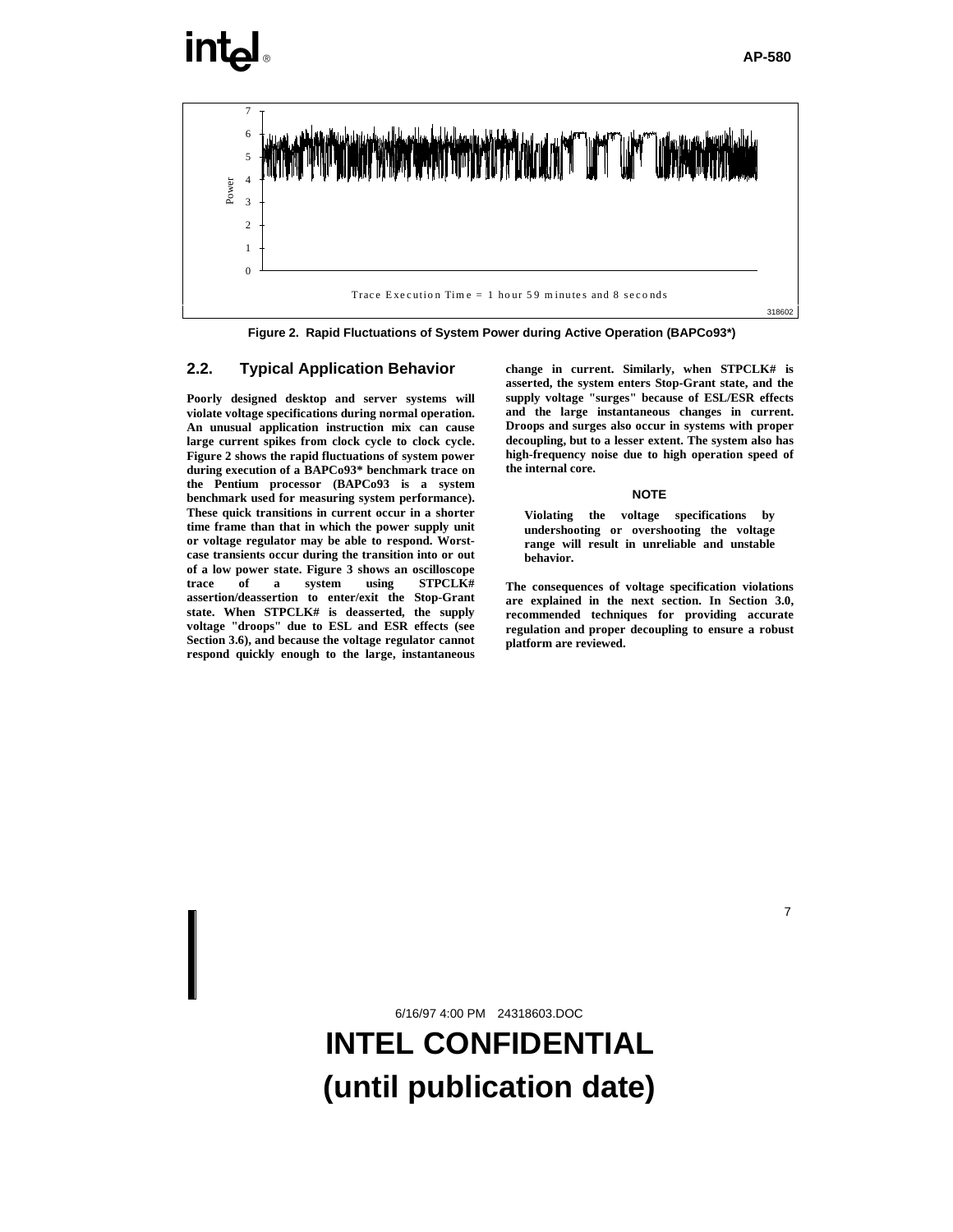

**Figure 3. Voltage "Droop" and "Surge" when Toggling STPCLK#**

### **2.3. Voltage Specification Violations**

**Transient excursions outside of the specified voltage range may result in unstable system behavior. Excessive and sustained surges can cause hot electron related effects and compromise the reliability of the device. Transients may also cause timing violations, which in turn may lead to a failure in the system.**

**We have seen instances of a system failure because of** excessive V<sub>CC</sub> transient noise.

**Extensive die probing experiments show the frequency components of noise that can be damped on a motherboard by adding decoupling capacitors. Data collected through these experiments showed that only noise components less than 20 MHz were reduced on the die by decoupling capacitors added externally. As a result, the recommended oscilloscope measurement bandwidth has been adjusted to 20 MHz (see Section 4.2 for details).**

### **3.0. THE POWER SUPPLY**

**Unless using a 2.8V power supply, supplying power to the 2.8V core of the Pentium processor with MMX technology requires a 5V to 2.8V voltage regulator or a 3.3V to 2.8V voltage regulator. The power supply pins on the Pentium processor with MMX technology** are separated into Vcc<sub>2</sub> and Vcc<sub>3</sub> pins. These pins **must be connected appropriately to the processor core voltage island and the processor I/O voltage island on the motherboard. The Pentium processor with MMX technology requires 6.5A at 2.8V (233 MHz) for its core from the supply voltage solution. The 3.3V I/O voltage has to be supplied by the system (either through the 3.3V power supply or through a 3.3V voltage regulator on the motherboard).**

**Robust local decoupling must be provided to accommodate the transition to and from low-power modes. It is important to select the components for the voltage regulation circuitry to be as accurate as possible. As shown below, selecting accurate components will allow larger voltage transients.**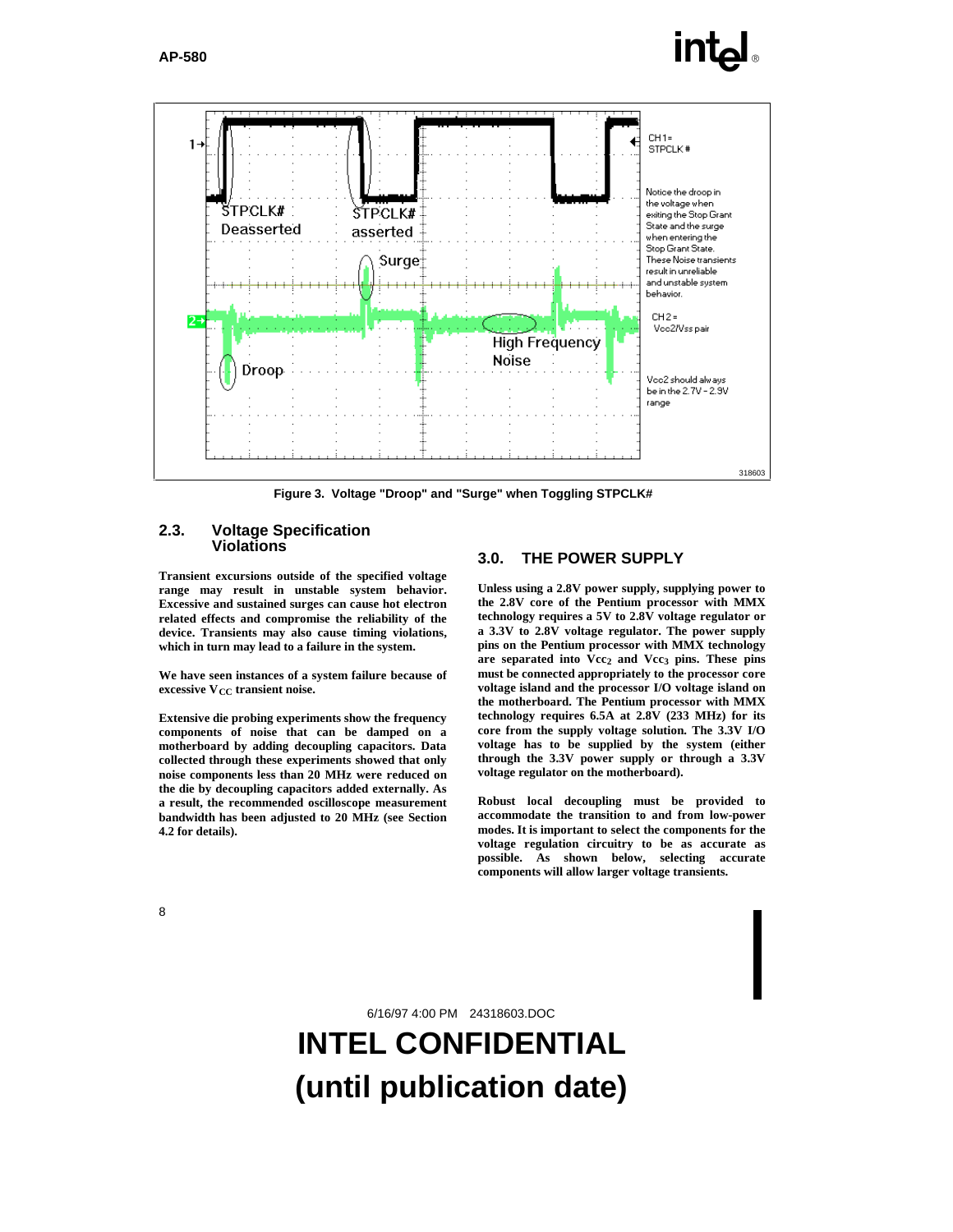| intel | AP-580 |
|-------|--------|

| $V_{CC}$ Specs = | Voltage Regulator Accuracy        |
|------------------|-----------------------------------|
|                  | + Support Component Accuracy      |
|                  | + Thermal Drift and Aging Effects |
|                  | + Measured Voltage Transient      |

**The Vcc2 specification allows a total voltage budget of 200 mV. It is important to understand the voltage budget must include any deviation in the voltage regulator, the inaccuracy of its supporting components, and other non-ideal behavior of real components. When designing a platform, these DC** factors must be subtracted from the total V<sub>CC</sub> budget. **The remaining allowance should be targeted when measuring the voltage transient (an example is shown in Section 4.5). It is important to select accurate voltage regulators and precise support components to allow maximum voltage transients.**

### **3.1. Selecting an Accurate Power Supply Unit**

**The power supply unit must provide a minimum setpoint equal to, or higher than, the minimum input voltage required by the regulator. Off-the-shelf 5V power supply units with a 5% accuracy specification can meet the typical 4.75V requirement of most regulators. Figure 4 shows that a 5V power supply unit with an accuracy of 10% may provide a setpoint as low as 4.5V and fail the minimum input requirement of a voltage regulator. If using a less accurate power supply unit, the minimum setpoint must be raised to meet or exceed the minimum input voltage required by the voltage regulator. If a voltage regulator requires an input voltage higher than 4.75V, consider choosing a more accurate power supply unit to raise the minimum setpoint.**

**Sufficient decoupling must be provided between the power supply unit and the voltage regulator to minimize any noise. The disturbance on the 5V power supply unit may exceed the specification of TTL logic devices if the decoupling capacitance is insufficient.**



**Figure 4. Setpoint Requirement of Power Supply for a 5V to 2.8V Voltage Regulator**

### **3.2. Selecting an Accurate Voltage Regulator**

**There are two types of voltage regulators: switching and linear. Switching regulators provide power by pulsing the voltages and currents to the load, thus resulting in lower heat dissipation and higher efficiency. Switching regulators are however generally more expensive and require more supporting components than linear regulators. Linear regulators essentially are voltage dividers and provide power by "dividing down" the 5V/3.3V inputs to 2.8V outputs. Linear regulators dissipate more power, but are less**

**expensive and typically require only two additional (feedback) resistors. Unless the system has strict thermal requirements, linear regulators generally are suited for high-volume designs. Both types of** regulators can meet the Vcc<sub>2</sub> voltage range if they **have accurate outputs and precise supporting components. Table 2 compares the two types of voltage regulators and shows that linear regulators are cheaper than switching regulators and also require less additional components, but dissipate more power.**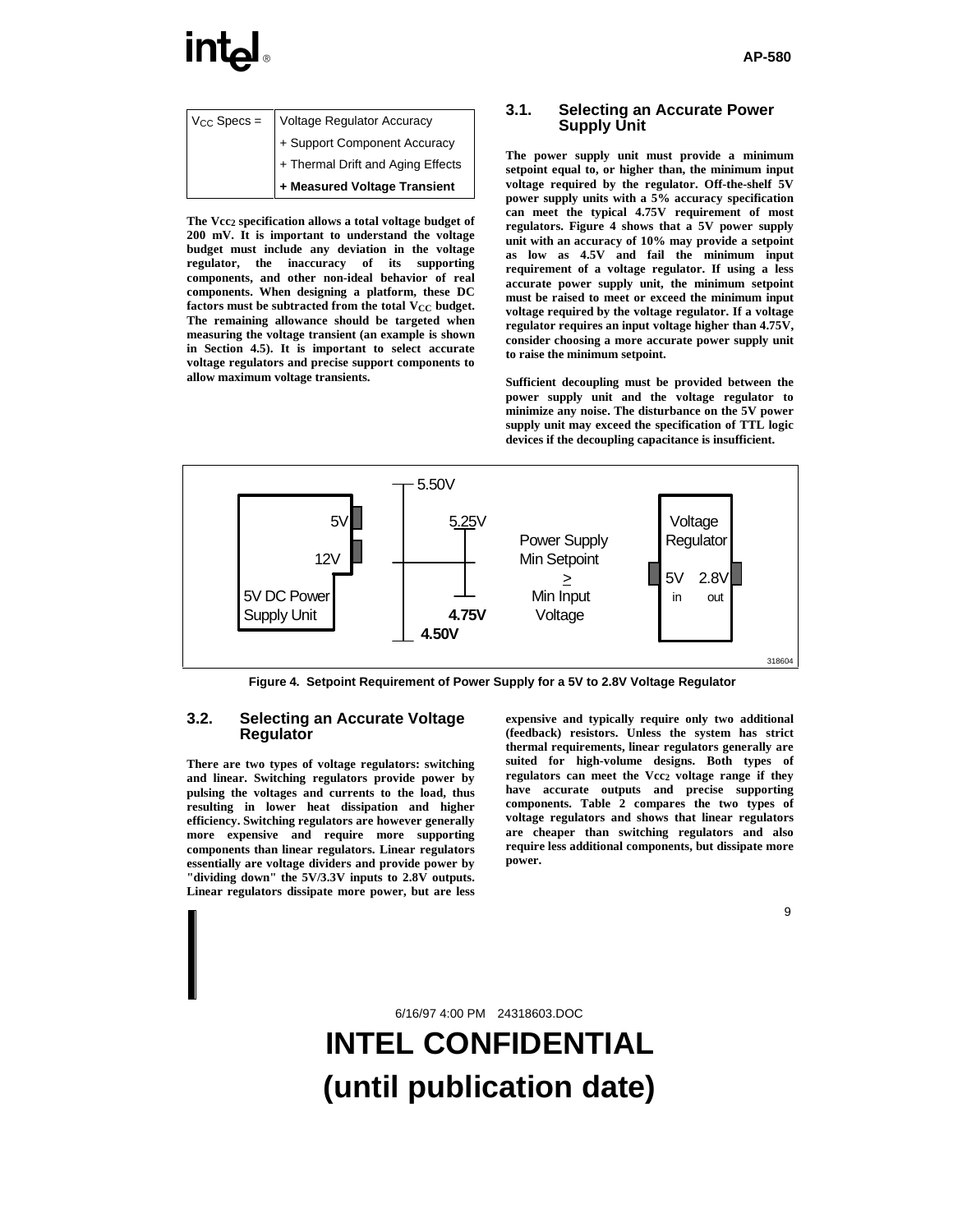**An inaccurate regulator leaves little room for** transient tolerance. For example, Vcc<sub>2</sub> specifications **allow a voltage regulator solution to deviate only ±3.5 percent (2.7V to 2.9V) from the nominal regulator setpoint of 2.8V. Static specifications such as line** **regulation, temperature drift, and the initial setpoint must be held to 1% if any transient is to be permitted at all. Table 3 shows sample voltage regulator module accuracy for a Pentium processor with MMX technology-based platform.**

|                                  | <b>Linear Regulator</b>             |                                      | <b>Switching Regulator</b>                                                    |                                                                               |
|----------------------------------|-------------------------------------|--------------------------------------|-------------------------------------------------------------------------------|-------------------------------------------------------------------------------|
| <b>Characteristics (Typical)</b> | 5V to 3.3V                          | 5V to 2.8V                           | 5V to 3.3V                                                                    | 5V to 2.8V                                                                    |
| Maximum Efficiency               | 67%                                 | 56%                                  | 95%                                                                           | 90%                                                                           |
| <b>Maximum Power Dissipation</b> | 33%                                 | 44%                                  | 5%                                                                            | 10%                                                                           |
| <b>Supporting Components</b>     | $2$ to 6<br>(feedback<br>resistors) | $2$ to 6<br>(feedback)<br>resistors) | 5 to 12<br>(feedback resistors.<br>MOSFET switches.<br>inductor, diode, caps) | 5 to 12<br>(feedback resistors.<br>MOSFET switches.<br>inductor, diode, caps) |
| Approximate Total Cost           | Moderate                            | Moderate                             | Moderately High                                                               | Moderately High                                                               |

**Table 2. Comparison of Voltage Regulators**

**Table 3. Recommendations for Linear Voltage Regulator**

| Parameters                             | Total<br>Accuracy | Maximum<br>Deviation |
|----------------------------------------|-------------------|----------------------|
| Voltage Regulator<br>Setpoint          | ±1.0%             | $±28$ mV             |
| <b>Feedback Resistors</b>              | ±0.2%             | $±5.6$ mV            |
| Thermal Drift.<br><b>Aging Effects</b> | ±0.1%             | $±2.8$ mV            |
| <b>Total Variation</b>                 | ±1.3%             | $\pm 36.4$ mV        |

**Based on calculations in Section 4.5 for Table 3, the noise transient of the processor should not exceed ±63.6 mV (assuming the setpoint is 2.8V). There are direct tradeoffs between the accuracy of the regulator and the amount of local decoupling. Using a less accurate regulator requires more accurate dividing resistors and more decoupling. Conversely, using high-ESR, quick-aging capacitors necessitates accurate regulators. The next section recommends the bulk and high-speed decoupling required to ensure a robust Pentium processor with MMX technologybased platform. The recommendations were based on extensive simulations and empirical measurements.**

### **3.3. Decoupling**

**The small size of the processor core voltage island, its isolation from the motherboard power plane, and support of varied voltage requirements make proper decoupling of the island power plane voltage and ground plane essential. Appropriate decoupling capacitors are required on the voltage island near the processor to ensure that the processor voltage stays within specified limits during normal and transient conditions. There are two types of decoupling that need to be considered: bulk decoupling and highfrequency decoupling.**

### **3.4. Bulk Decoupling**

**For the processors supported on the flexible motherboard, the power consumption can transition from a low level to a much higher level (or vice versa) very rapidly. This can happen during normal program execution; however, a higher surge of current typically occurs when entering or exiting the Stop-Grant state. Another example is when executing a HALT instruction which causes the processor to enter the AutoHALT**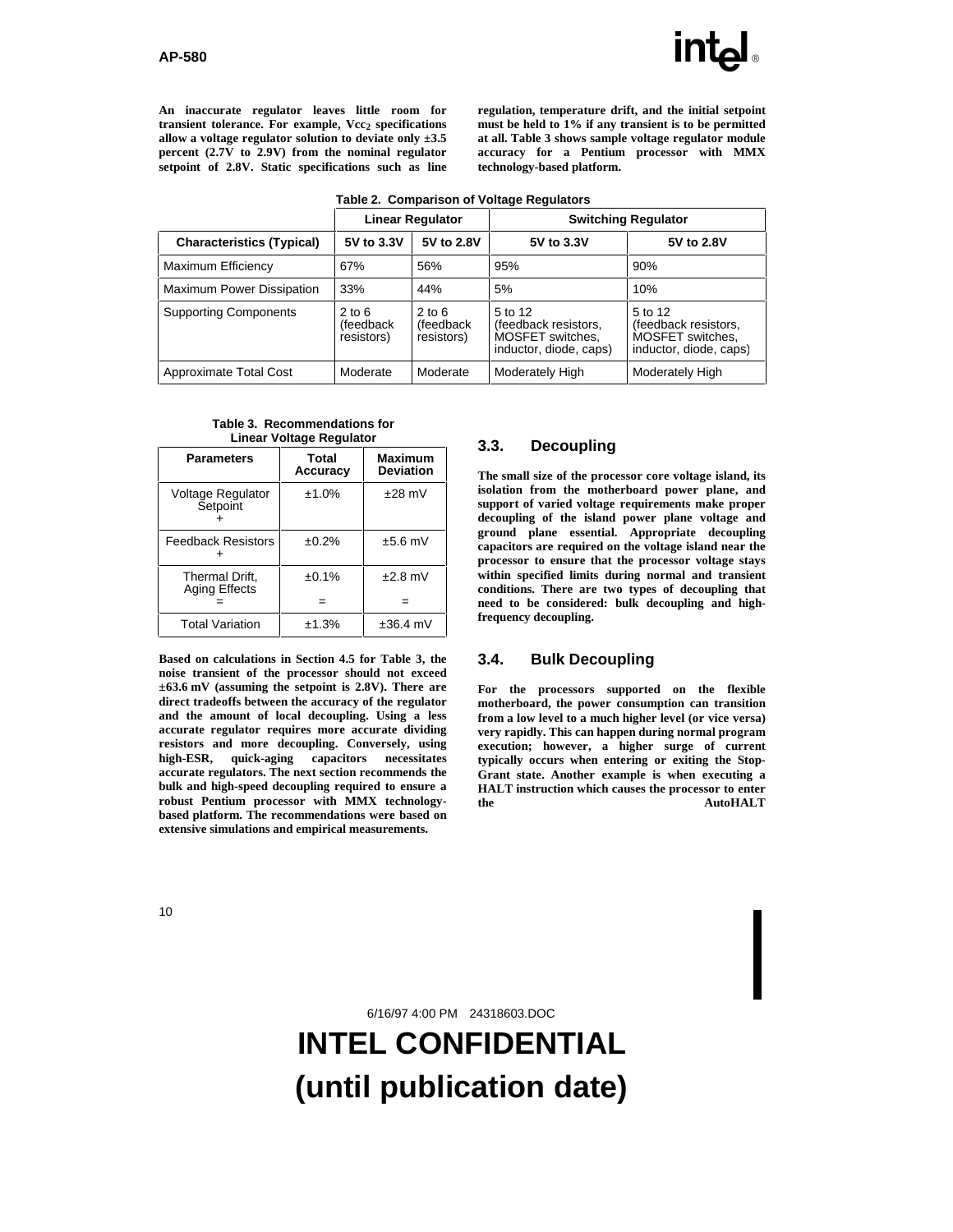**Power Down state, or transition from HALT back to the Normal state. (Note that the AutoHALT Power Down feature is always enabled even when other power management features are not implemented.) All of these examples may cause abrupt changes in the power consumed by the processor. As the voltage supply (regulator) cannot respond to a sudden load change instantaneously, bulk storage capacitors with low ESR (Effective Series Resistance) are required to maintain the regulated supply voltage during the interval that falls between the time the current load changes and the point that the regulated power supply output can react to the change in load. In order to reduce the ESR, it may be necessary to place several bulk storage capacitors in parallel.**

### **3.5. High-Frequency Decoupling**

**High-frequency decoupling is required to provide a short, low impedance path to high-frequency components such as high current spikes in order to minimize noise. The processor driving its large address and data buses at high frequencies can cause transient power surges, particularly when driving large capacitive loads.**

**For high-frequency decoupling, low inductance capacitors and interconnects are recommended for best high-speed electrical performance. Inductance**

**can be reduced by shortening circuit board traces between the processor and decoupling capacitors as much as possible. Surface mount capacitors are preferable, as capacitors with long leads add inductance to the circuit. The capacitors should be of RF grade, with low ESR and low inductance to reduce spikes.**

### **3.6. Decoupling Recommendations**

**Table 4 shows the processor decoupling recommendations for the flexible motherboard for both the processor core and I/O voltage islands. This is based on simulation and testing of the voltage transients from the processor and the effects of motherboard decoupling.**

**Spice modeling (modeling worst case current transients including the processor package inductance, capacitance, routing, decoupling, voltage regulator output inductance, etc.) should be used to estimate the amount of decoupling capacitance required for the processor voltage island.**

**It is advised that before committing to any change from the decoupling capacitor recommendation, the new solution be simulated for the variety of variables in components, temperature and lifetime degradation.**

|                                       | Quantity | Value            | <b>ESR</b>        | <b>ESL</b>       | Type                    |
|---------------------------------------|----------|------------------|-------------------|------------------|-------------------------|
| Processor Core Voltage<br>Island      | 4        | $100 \text{ uF}$ | 25 mOhms (1)      | $0.45$ nH $(3)$  | Tantalum                |
|                                       | 25       | $1.0 \text{ uF}$ | $0.6$ mOhms $(2)$ | $0.084$ nH $(4)$ | X7R dielectric, ceramic |
| Processor I/O Voltage<br>Island $(5)$ | 12       | $0.1 \mu F$      |                   |                  | 603 Type                |

**Table 4. Decoupling Recommendations for Processor Core and I/O Voltage Islands**

**NOTES:**

- 2. ESR per capacitor should be less than 15 mOhms.
- 3. ESL per capacitor (including 0.7 nH Via inductance per capacitor) should be less than 2.7 nH.
- 4. ESL per capacitor (including 0.7 nH Via inductance per capacitor) should be less than 2.1 nH.
- 5. This does not include decoupling for components other than the processor in the 3.3V I/O voltage island.

**For bulk decoupling, tantalum capacitors are recommended over electrolytic capacitors. In general, electrolytic capacitors degrade at a much faster rate, are not as accurate, and are not as stable over temperature as tantalum capacitors.**

**For high-speed decoupling in the processor core voltage island, low inductance, 1µF capacitors of X7R dielectric are recommended. These capacitors not only decouple the processor core for high-frequency noise but also control the voltage during very fast transients (less than 100 ns.)**

<sup>1.</sup> ESR per capacitor should be less than 100 mOhms.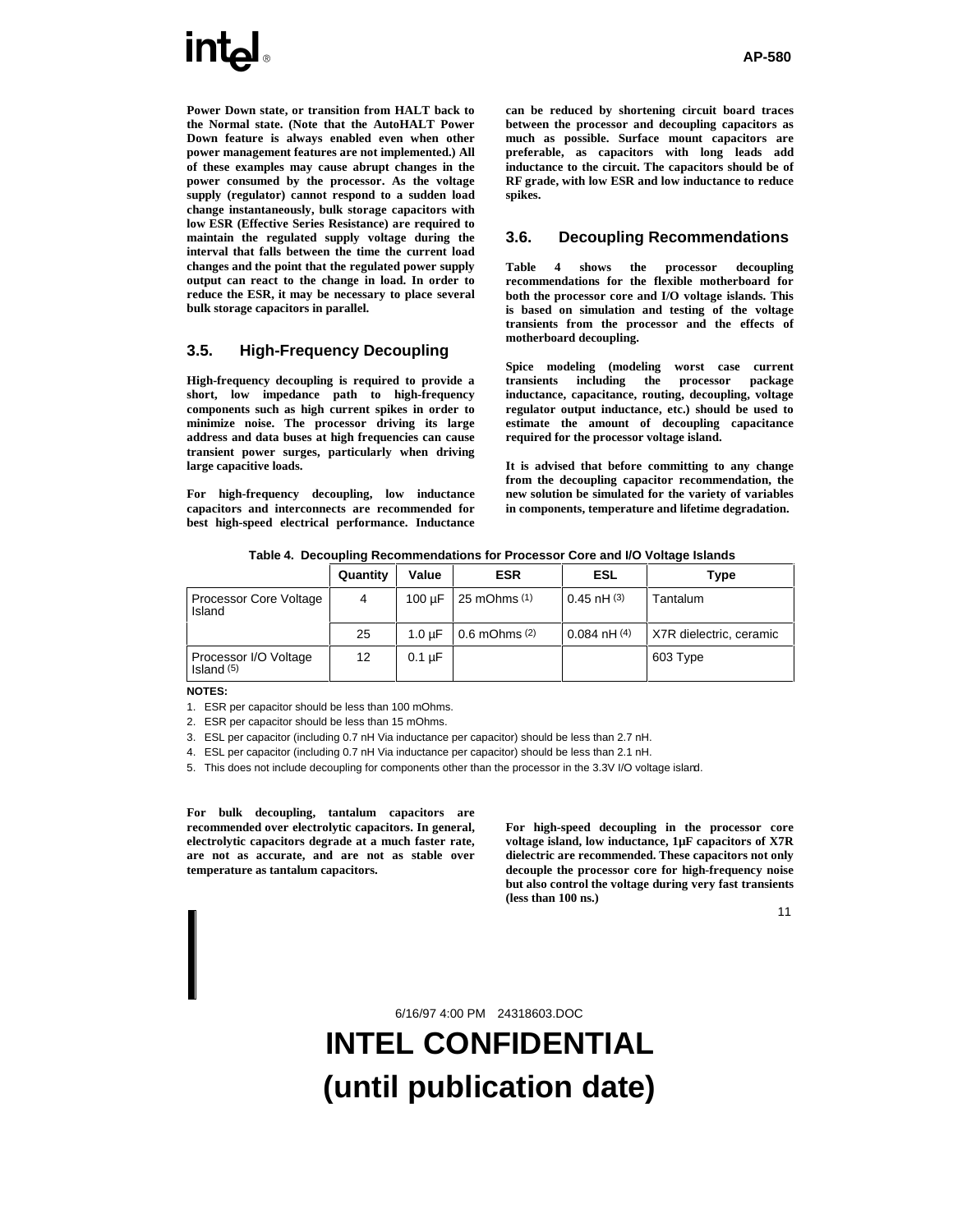### **3.7. Placement of Decoupling Capacitors**

**Figure 5 shows an example of how the recommended processor decoupling capacitors shown in Table 4 would be placed on the respective voltage islands on the flexible motherboard. The bulk capacitors should be placed near the processor inside the voltage island to ensure that the supply voltage stays within specified limits during changes in the supply current during operation. The 1µF, X7R capacitors should be evenly distributed inside the processor core voltage island inside and around the processor footprint.**

**Figure 5 also shows the twelve 0.1 µF capacitors evenly placed around the processor, close to the** **processor Vcc3 pins inside the processor I/O voltage island.**

**In this example, all the capacitors were placed on one side of the board. If components are assembled on both sides of the board, then these capacitors can be distributed between the top and bottom sides. If done this way, vias connecting the capacitor pads to the power and ground layer can be shared between the capacitors on the top and bottom sides. This can help reduce the total overall capacitor inductance. The traces connecting the vias to the capacitor pads should be kept as short as possible. In cases where it is difficult to reduce the length of the circuit board trace, the trace should be made wider so as to reduce the trace inductance.**



**Figure 5. Example of Processor Decoupling Capacitor Placement**

### **3.8. ESR and ESL: Why Less is Better**

**Effective Series Resistance (ESR) and Effective Series Inductance (ESL) are elements of non-ideal behavior of real components. The ESR and ESL determine how quickly a capacitor can source current to regulate a** **new load. More importantly, the ESR must be low enough at high frequencies to not offset the desired filtering effects of bulk decoupling capacitors. For a given current transient, the voltage transient is proportional to the ESL and ESR. The use of capacitors with high ESR and ESL hence contributes to higher voltage transients and may cause**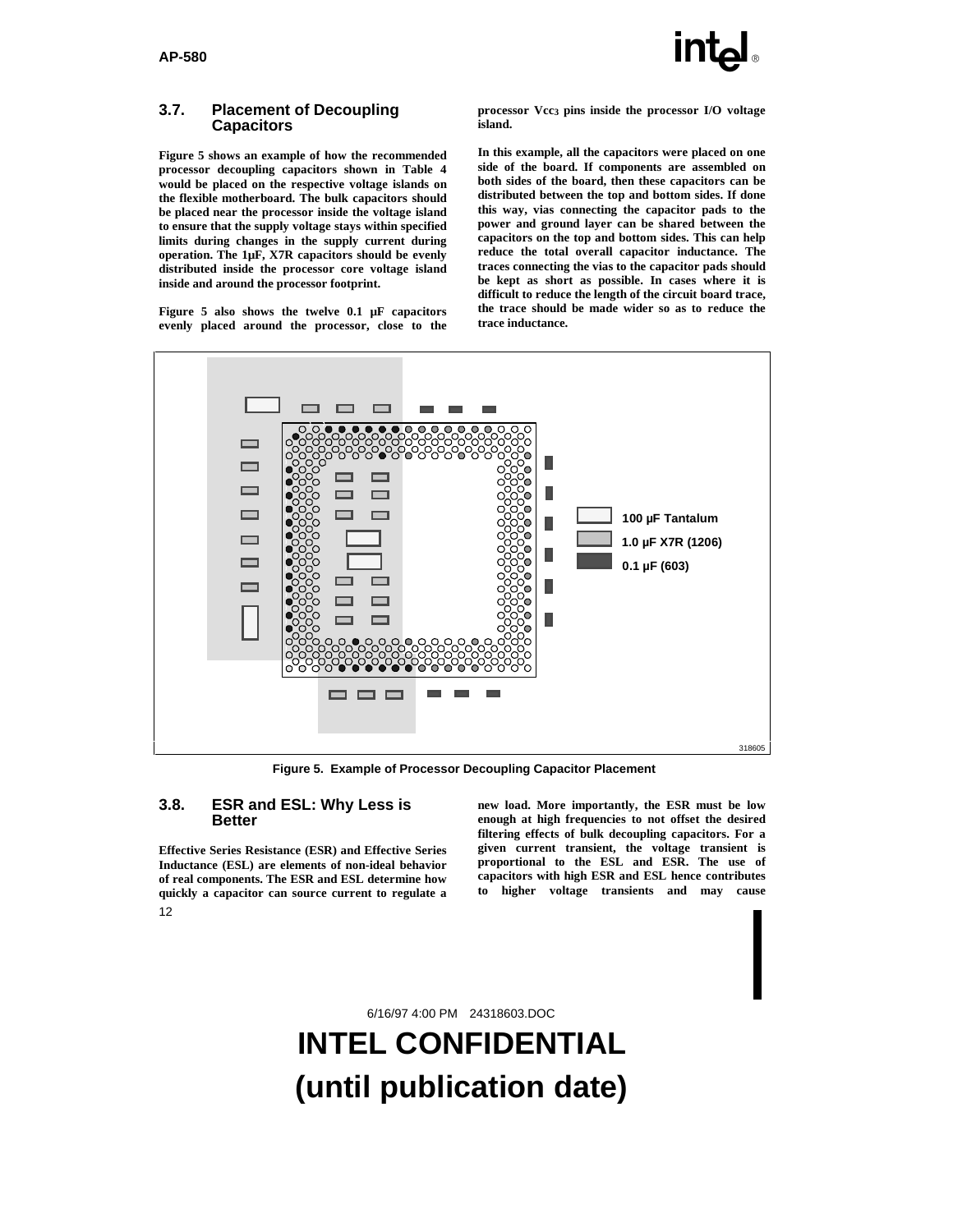**overshooting or undershooting. Aluminum electrolytic capacitors degrade at a relatively low frequency. Low ESR tantalum caps can retain ESR specifications up to about 1 MHz to 10 MHz. Low ESR ceramic capacitors can retain ESR specifications up to 100 MHz.**

**Do not reduce the quantity of capacitors shown in Table 4 if substituting with capacitors with a larger value. When placed in parallel, two 220 µF tantalum capacitors may have higher ESR than four 100 µF capacitors.**

**Placing capacitors in parallel reduces the maximum overall ESR. Therefore, many caps in parallel may be required to ensure a low enough overall ESR.**

### **4.0. TAKING VOLTAGE MEASUREMENTS**

### **4.1. Creating Worst-Case Transient Excursion**

**The recommendations for regulators and local decoupling can be validated by creating worst-case supply transient conditions and measuring accurately. Worst-case transients may be generated by toggling the STPCLK# and executing the "hi\_pwr2.exe" program on a Pentium processor with MMX technology (refer to Appendix A for an explanation of the "hi\_pwr2.exe" program). Table 5 contains a summary of the procedure explaining the steps for creating the worst-case transient conditions.**

| Table 5. Summary for Creating Worst-Case |  |
|------------------------------------------|--|
| Transient                                |  |

| <b>Step</b> | Action                                                                                                                                                                           |  |  |
|-------------|----------------------------------------------------------------------------------------------------------------------------------------------------------------------------------|--|--|
| A           | Install 233 MHz Pentium <sup>®</sup> processor with<br>MMX <sup>™</sup> technology.                                                                                              |  |  |
| B           | Set up the measurement system as<br>described in Figure 9.                                                                                                                       |  |  |
| C           | Set oscilloscope as shown in Table 6 to<br>obtain the voltage transient.                                                                                                         |  |  |
| D           | Assert and deassert STPCLK#.                                                                                                                                                     |  |  |
| E           | Measure $V_{CC}$ as shown in Table 7 to obtain<br>the voltage transient. The voltage transien<br>must not overshoot 2.9V, or dip lower thar<br>2.7V for Vcc <sub>2</sub> planes. |  |  |
| F           | Assert and deassert STPCLK# while the<br>"hi pwr2.exe" program is executing.<br>Measure V <sub>CC</sub> transients as in Step Five.                                              |  |  |

### **4.2. Measurement Technique**

**All transient measurements must be taken at the back of the motherboard at the processor pins. Measuring transients at a different location will result in inaccurate readings. For accurate readings, all probe connections must be clean. Shorten the ground lead of the probe to minimize any extra inductance. Figure 6A proposes a solution by providing a short loop of wire around the ground shield of the probe.**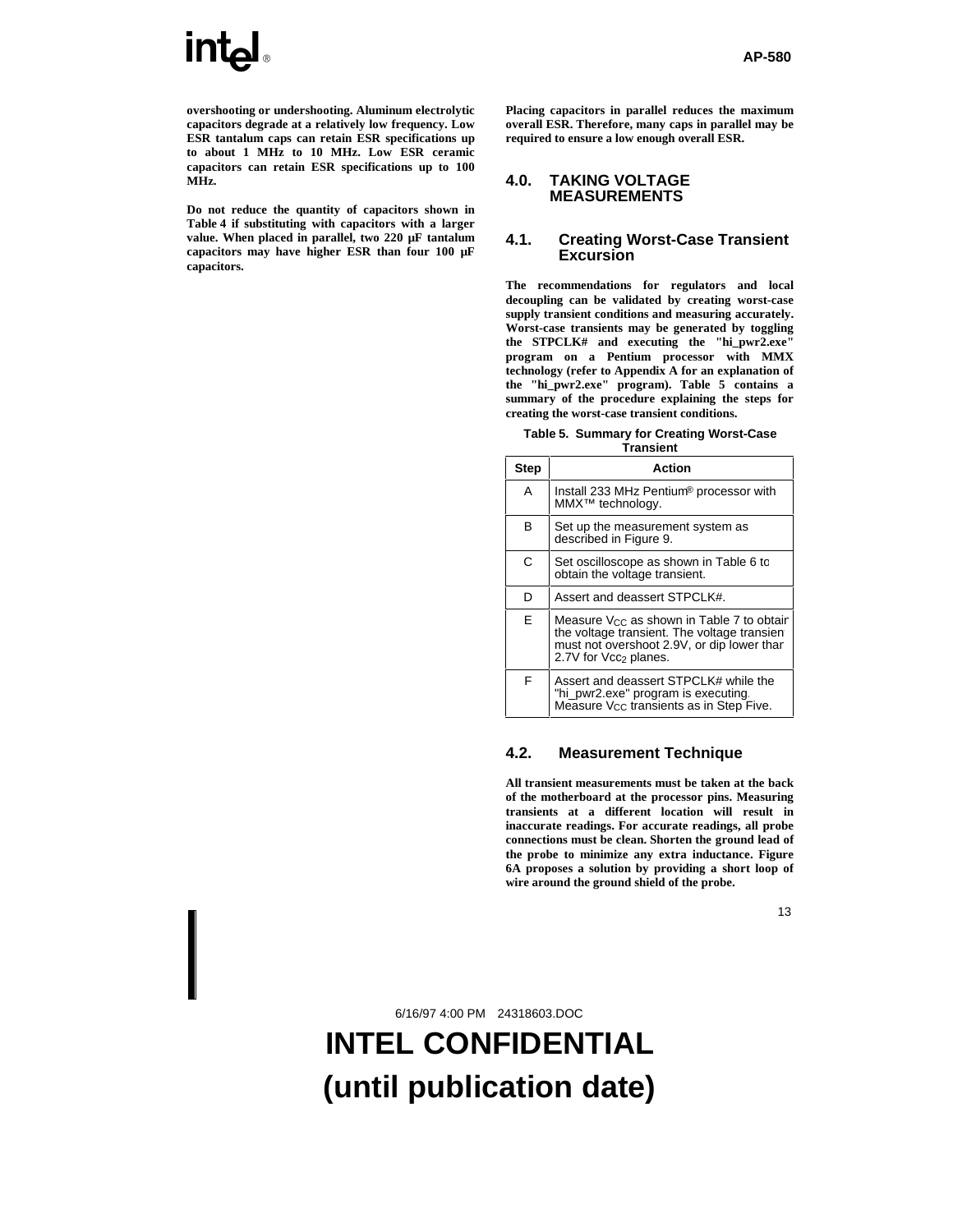### **NOTE**

**Figure 6B is an example of how not to perform measurements; the ground cable of the probe will add significant noise to the transient measurements.**

### **Table 6. Recommended Oscilloscope Settings to Capture Voltage Transients**

| <b>Bandwidth</b>        | 20 MHz                                         |
|-------------------------|------------------------------------------------|
| Sampling Rate           | $\geq$ 100 Million Samples /<br>Second         |
| <b>Vertical Reading</b> | $\leq$ 20 mV / division                        |
| Horizontal Reading      | $\geq$ 500 ns / division                       |
| Display                 | Infinite Persistence /<br><b>Envelope Mode</b> |

**The Pentium processor specifications outline a set of** 12 pins for voltage measurements. The Vcc<sub>2</sub>/V<sub>SS</sub> pairs **to be measured are A17/B20, A7/B10, G1/K2, S1/V2,** AC1/Z2, AN13/AM10. The Vcc<sub>3</sub>/V<sub>SS</sub> pins that should **be measured according to the specifications are AN21/AM18, AN29/AM26, AC37/Z36, U37/R36, L37/H36, A25/B28. These pins are a subset of all** V<sub>CC</sub>/V<sub>SS</sub> pairs, and hence should not be singled out **when placing decoupling capacitors.**

**The scope settings shown in Table 6 are recommended for accurate measurements. Extensive die probing experiments were performed on Pentium processors with MMX technology. These experiments concluded that any noise components less than 20 MHz could be reduced on die by decoupling capacitors added externally. Therefore, the measurement bandwidth of the scope should be set at**



**Figure 6. Correct and Incorrect Probe Connections for Measuring Vcc Transients**

**20 MHz, although a probe with a bandwidth of at least 250 MHz should be used. This high bandwidth probe ensures a total effective bandwidth of 20 MHz. The trigger point should be set in the middle of the range and slowly moved to both the high and low ends of the voltage specification range. A vertical reading of 20 mV/division ensures an accurate reading and display of the transient waveform. The display should be set either on infinite persistence or envelope mode. The advantage of using infinite persistence as compared to envelope mode for this measurement is that random noise points can be ignored in infinite persistence readings. Envelope mode makes the display crispier and the cursor can be positioned more accurately.**

### **4.3. STPCLK# Toggling**

**It is necessary to assert and deassert the STPCLK# signal while executing the "hi\_pwr2.exe" program to create the worst-case transient conditions. Asserting the STPCLK# signal will place the processor into the Stop-Grant state (consuming about 15% of active current). Deasserting the STPCLK# signal will return the processor to the Normal state. To simulate actual** system behavior, V<sub>CC</sub> should be stabilized before **asserting or deasserting STPCLK# as shown in Figure 7. Asserting and deasserting STPCLK# too rapidly may generate unrealistic voltage transients. There are no minimum time specifications required to stabilize V<sub>CC</sub>** since the estimated time is highly dependent on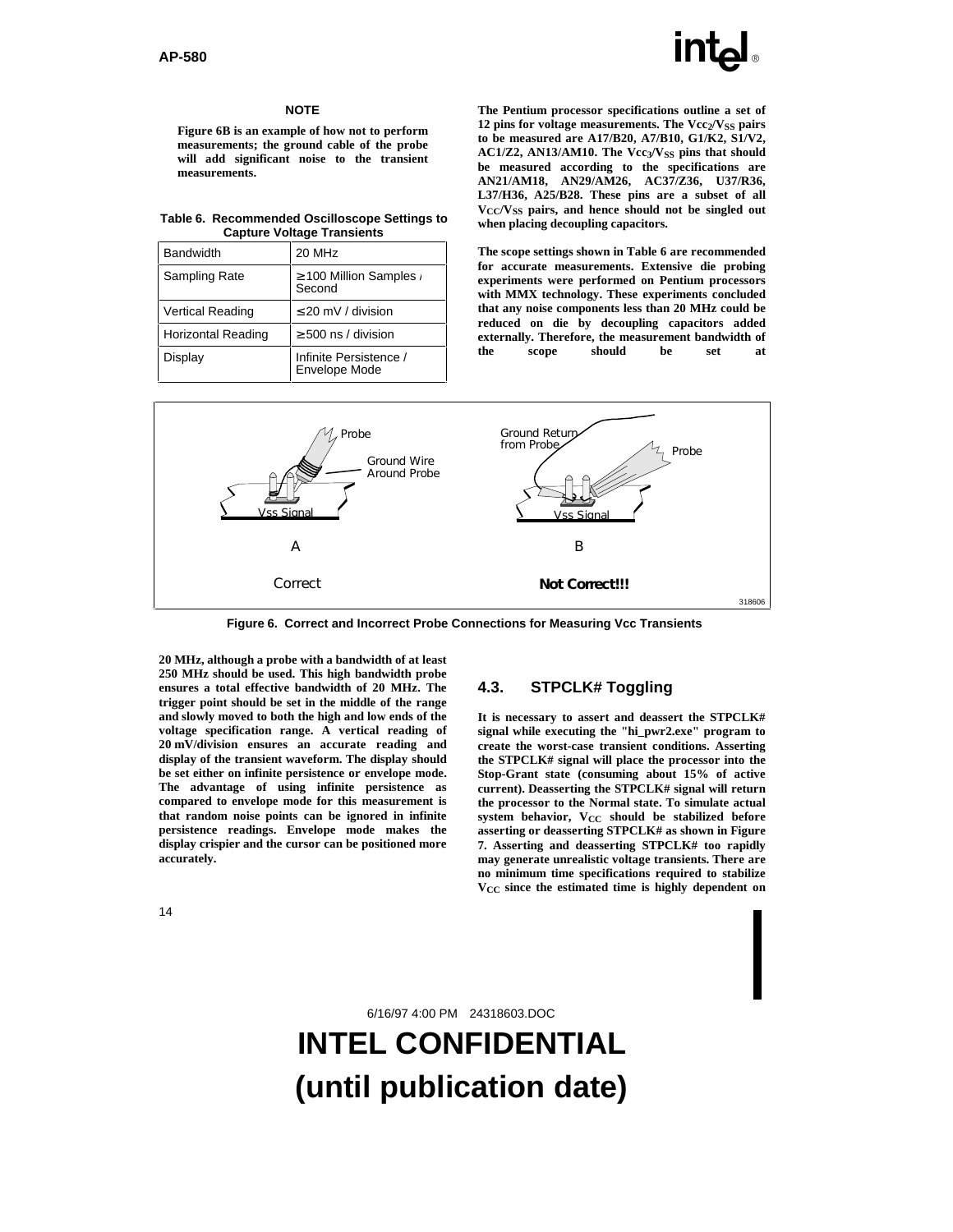**the system (length of current instruction, outstanding write cycles, response time of voltage regulator, and accuracy and quantity of decoupling). In general, STPCLK# should be asserted and deasserted at a rate of 200 Hz to 100 kHz.**

**STPCLK# toggling is most easily accomplished using a standard function generator. Empirical measurements show that frequency variations from** 200 Hz to 100 kHz do not impact V<sub>CC</sub> measurements. **For ease of measurement, toggling the STPCLK# between those frequencies is recommended. For toggling the STPCLK# with a standard frequency generator, a square wave should be generated with 3.3V peak, and a duty cycle in the 25% to 75% range.**

**If a function generator is not available, alternative means may be used for toggling the STPCLK#. Figure 8 illustrates a simple 555 Timer circuit which can be used to produce a square wave with its duty cycle determined by R2 and R1 and the frequency controlled by the capacitor C.**

- **Duty Cycle =**  $(R1 + R2) / (R1 + 2R2) * 100$
- **Frequency** = 1.44 / (R1 + 2 \* R2) /(R2 \* C)

**Empirical results have shown that the 555 timer is adequate at toggling the STPCLK#. Experiments done using the 555 timer circuitry have been successful in making accurate voltage transient measurements.**



Figure 7. Toggle STPCLK# when V<sub>CC</sub> Transient has Settled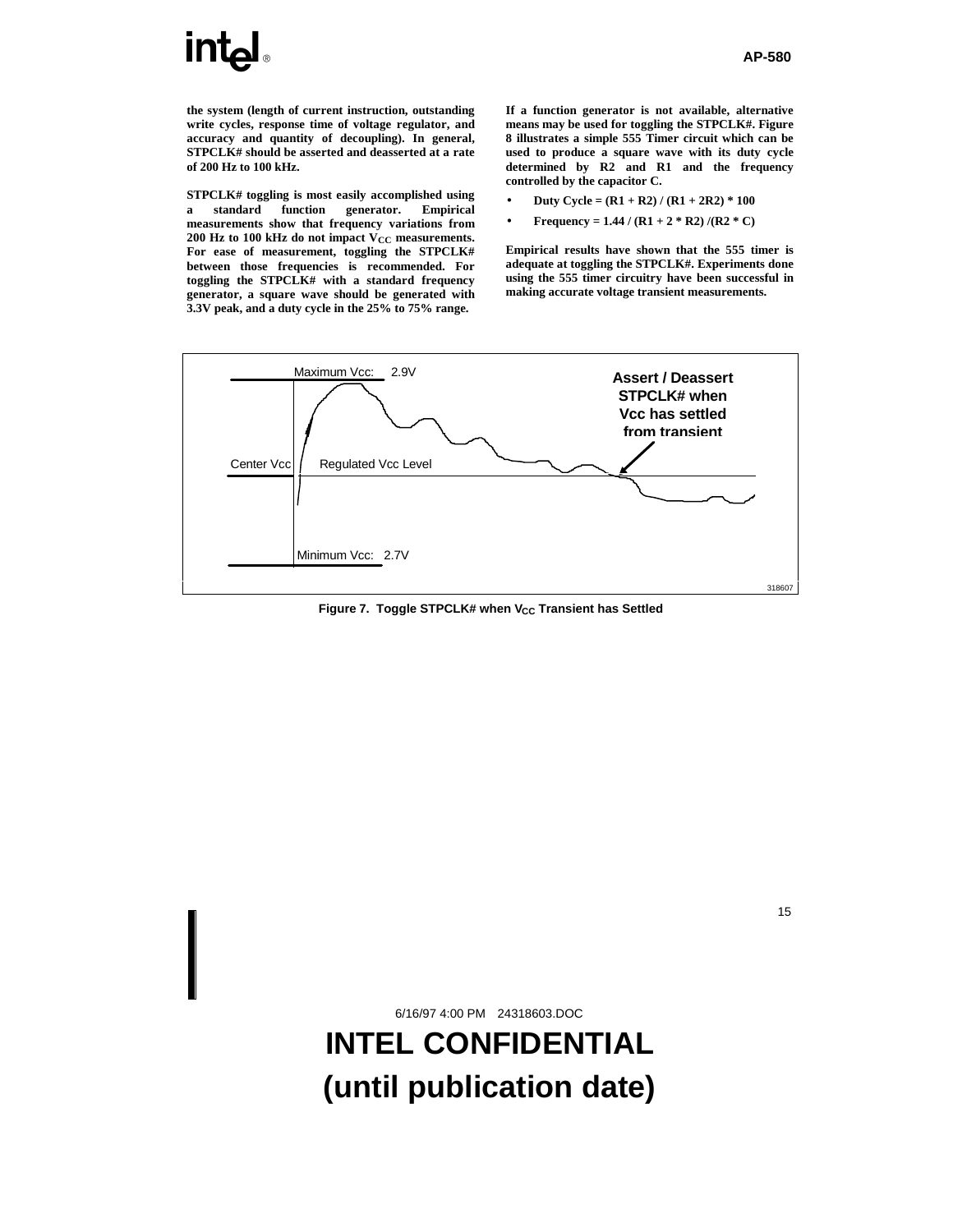

**Figure 8. 555 Timer Implementation for Toggling the STPCLK#**

### **4.4. Step-by-Step Measurement Procedure**

**The basic setup for measurements is shown in Figure 9. Connect a probe to Channel 1 of the oscilloscope for measuring at the processor pins located at the back of** the board. V<sub>CC</sub> measurements for all transient **analysis must be done at the back of the board and at the 12 pins noted**

**in Section 4.2. The STPCLK# pin at the back of the board is soldered to a wire for ease of toggling the STPCLK#.**

**Connect the Signal generator output to the soldered STPCLK# pin on the board using a 50 Ohm coaxial cable. The frequency generator should output a 3.3V peak signal with a 25% to 75% duty cycle. Connect another oscilloscope probe to the soldered STPCLK# pin wire (for trigger). Make sure not to ground this oscilloscope probe to the board ground, because this may cause excess noise. Instead, the probe ground can be wrapped around the probe ground shield such as shown in Figure 6.**

**Then follow these basic instructions:**

- **1. Calibrate the scope to set it to the desired settings as shown in Table 6.**
- **2. Make sure the board powers up correctly. Measure the setpoint for**  $V_{CC}$  **to ensure it is near 2.8V (2.7V to 2.9V). Use the oscilloscope or digital multi-meter for measurement.**
- **3. If the board powers up and the setpoint is unsatisfactory then recheck the setup for accuracy. If the setpoint is still not within the voltage specifications, refer to the** *Pentium® Processor Flexible Motherboard Design Guidelines* **(Order Number 243187). If the setpoint is satisfactory, test the 233 MHz Pentium processor with MMX technology in the following three settings:**
	- **a) At the MS-DOS prompt: measure the min/max voltage (for set point).**



Figure 9. Setup for Measuring V<sub>CC</sub> Transients at the Back of the Board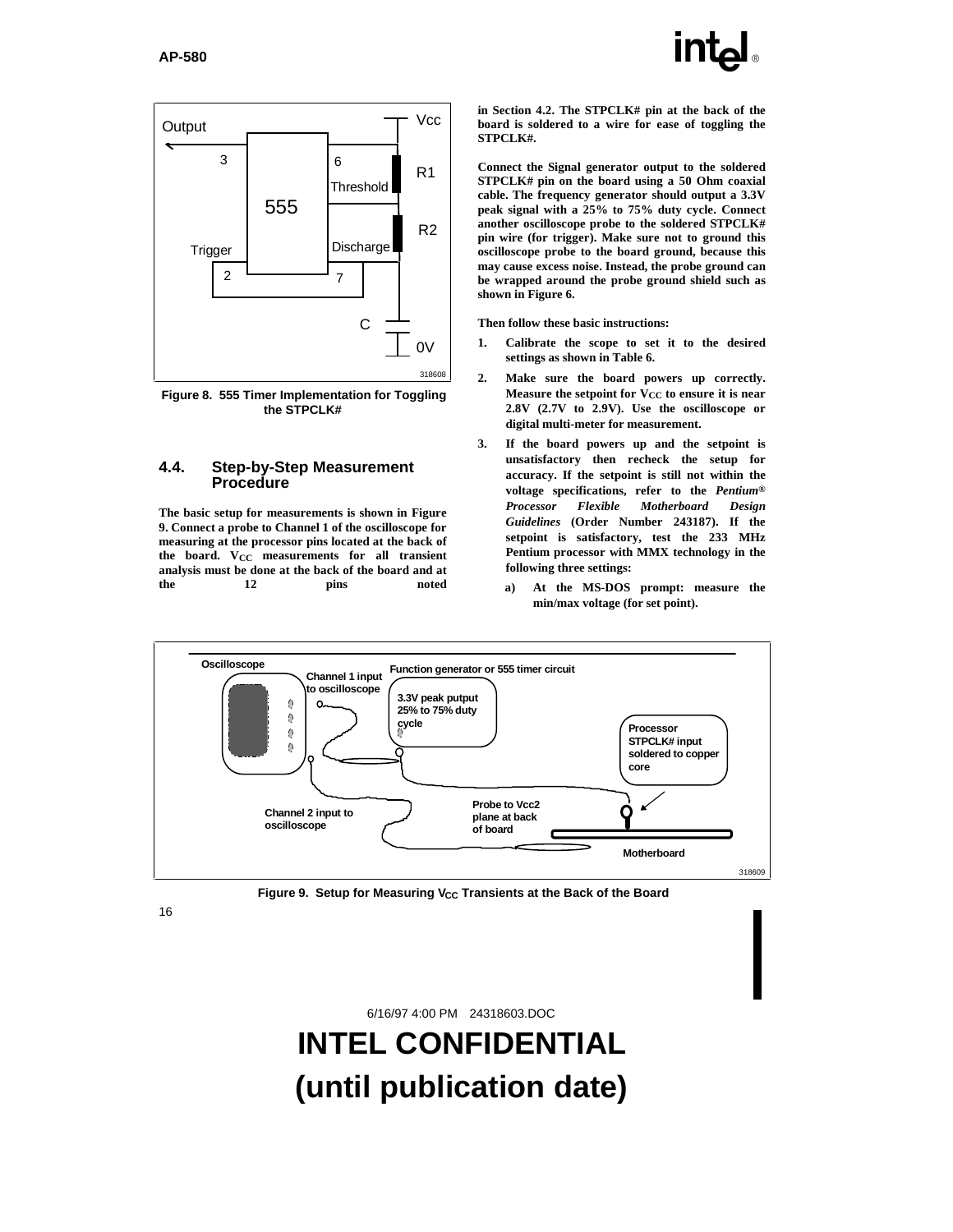- **b) At the MS-DOS prompt and with STPCLK# toggling: measure the min/max voltage (for 2.8V VCC plane margining).**
- **c) With the stress code (Hi\_pwr2.exe) running and the STPCLK# toggling: measure the min/max voltage (for corner** cases of V<sub>CC</sub> spikes and drops).

**Measure**  $V_{CC}$  **transients at the six**  $V_{CC2}/V_{SS}$ **measurement pairs as discussed in Section 4.2. Tables for documenting these measurements are provided in Appendix C. The next section evaluates each of the measurement settings in significantly more detail. For each of the measurements, document the following for the Data Table in Appendix C.**

- **Total** ∆
- **Average V<sub>CC</sub>**
- **Absolute Minimum Vccc**
- **Absolute Maximum Vcc**

### **4.4.1. PROCEDURE A**

**At the MS-DOS prompt without the pulse generator connected to the STPCLK# pin, make sure the scope is** **set to the settings in Table 7 and is triggered at the STPCLK# edge. Measure the difference from the top** of the V<sub>CC</sub> / V<sub>SS</sub> signal to the bottom as shown in the **sample oscilloscope plot in Figure 10. The purpose of this measurement is to get the Min/Max voltage for setpoint. Fill in the table in Appendix C.**

**Table 7. Measurement Technique Summary**

| Measurement Bandwidth 20 MHz<br>(1) |                                                                                                                         |
|-------------------------------------|-------------------------------------------------------------------------------------------------------------------------|
| Probe Bandwidth                     | > 250 MHz                                                                                                               |
| <b>Board Location</b>               | At the back of the board,<br>at Socket pins                                                                             |
| Pin Locations                       | 6 pins for Vcc <sub>2</sub><br>measurements (listed<br>below)<br>A17/B20, A7/B10,<br>G1/K2, S1/V2, AC1/Z2,<br>AN13/AM10 |

### **NOTES:**

1. Signals should be attenuated by no more than 3 dB at 20 MHz and 6 dB at 40 MHz.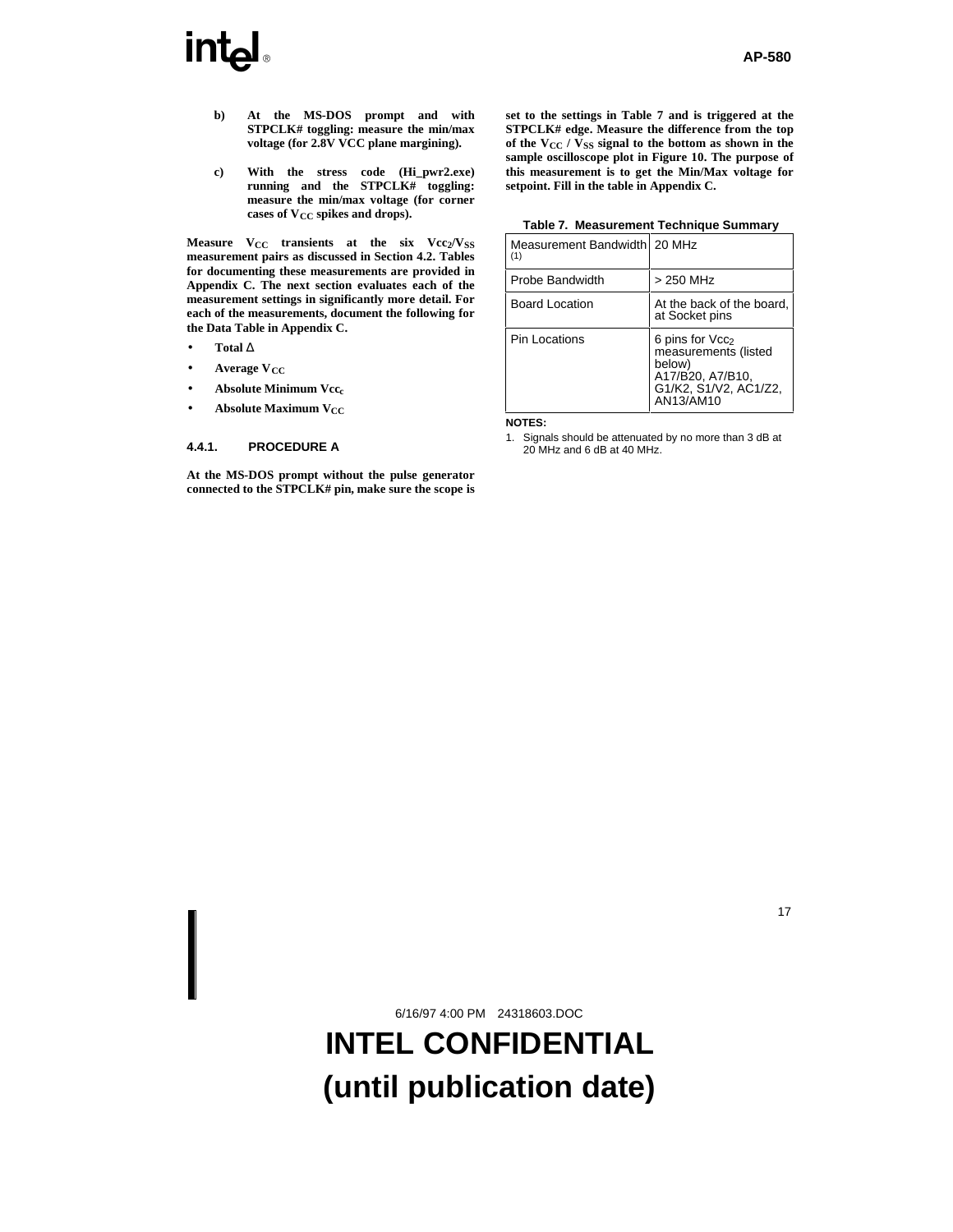

**Figure 10. Measuring Min/Max Voltage for Setpoint at MS-DOS\* Prompt**

### **4.4.2. PROCEDURE B**

**At the MS-DOS prompt with the pulse generator "on"** and connected to STPCLK# for Vcc<sub>2</sub> plane margining, **make sure the scope is set to the setting in Table 7 and is triggered at each edge from the frequency**

**generator. Measure the difference from the top of the surge to the bottom of the droop as shown in the sample oscilloscope plot in Figure 11. Document the following in the data table in Appendix C.**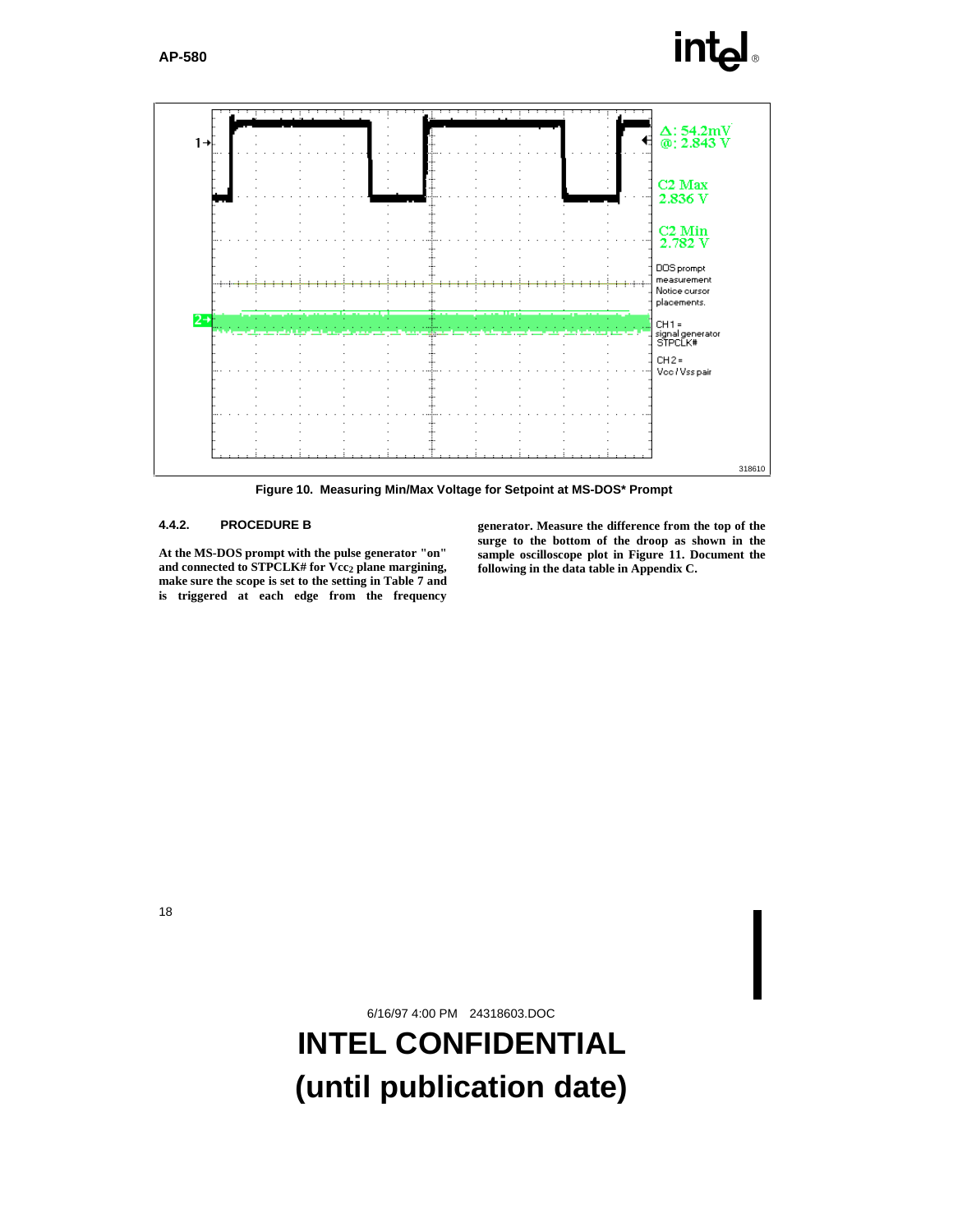

**Figure 11. Measuring Min/Max Voltage for Setpoint at MS-DOS\* Prompt with STPCLK# Toggling**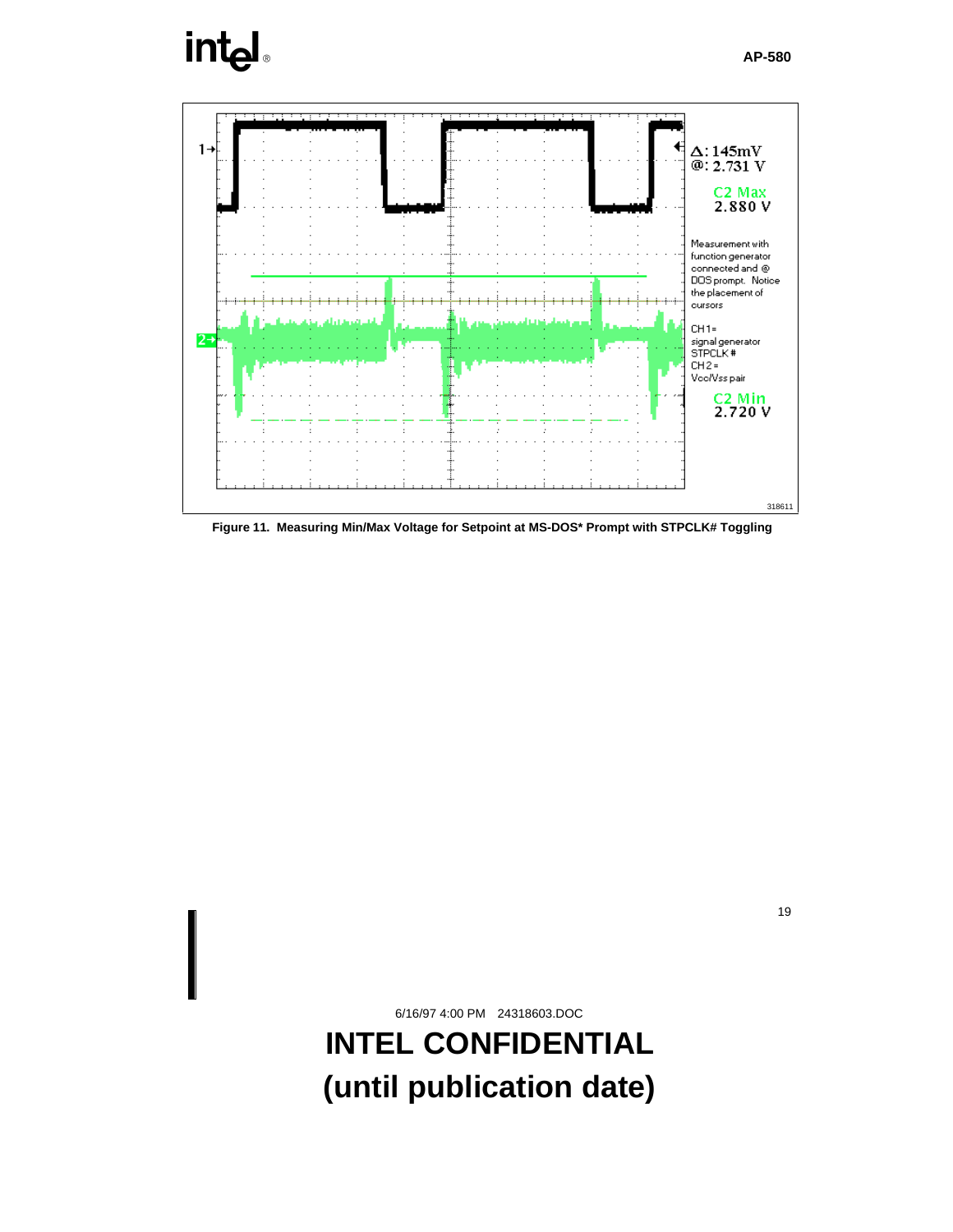### **4.4.3. PROCEDURE C**

**With the pulse generator connected to STPCLK# and the stress test running (hi\_pwr2), make sure the scope is set to the settings in Table 7 and is triggered at STPCLK# edge from the frequency generator. Measure the difference from the top of the surge to the bottom of the droop as shown in the sample oscilloscope plot in Figure 12. This setting should give the worst case measurement. Complete the data table in Appendix C.**

### **4.5. Evaluation of Measurement Results**

The Pentium processor with MMX technology Vcc<sub>2</sub> **specification allows a total budget of 200 mV, ranging from 2.7V to 2.9V. However, it is important to realize that this voltage specification includes any deviation in**

**the voltage regulator and its circuitry, as well as aging effects of these components as described in Section 3.0. There is a probability that these components may display less than accurate behavior. Therefore, a measurement delta of 200 mV is not considered passing (The setpoint may change, as well as the supporting components may display less than accurate behavior). For example, consider the numbers for a linear voltage regulator shown in Table 3. The voltage regulator setpoint, feedback resistor accuracy, and the thermal drift and aging effects combine together to use up ±36.4 mV (±28 mV, ±5.6 mV, ±2.8 mV) of the ±100 mV range. This leaves a margin of only ±63.6V**  $([200 \text{ mV} - (\pm 36.4 \ ^* 2)] / 2)$  for V<sub>CC</sub> transients. Therefore, a measured delta of  $137.2$  mV for  $V_{CC}$ **transients would surely constitute a stable system for the scenario in Table 3.**



**Figure 12. Measuring Worst VCC Transients with STPCLK# Toggling and Stress Code Running**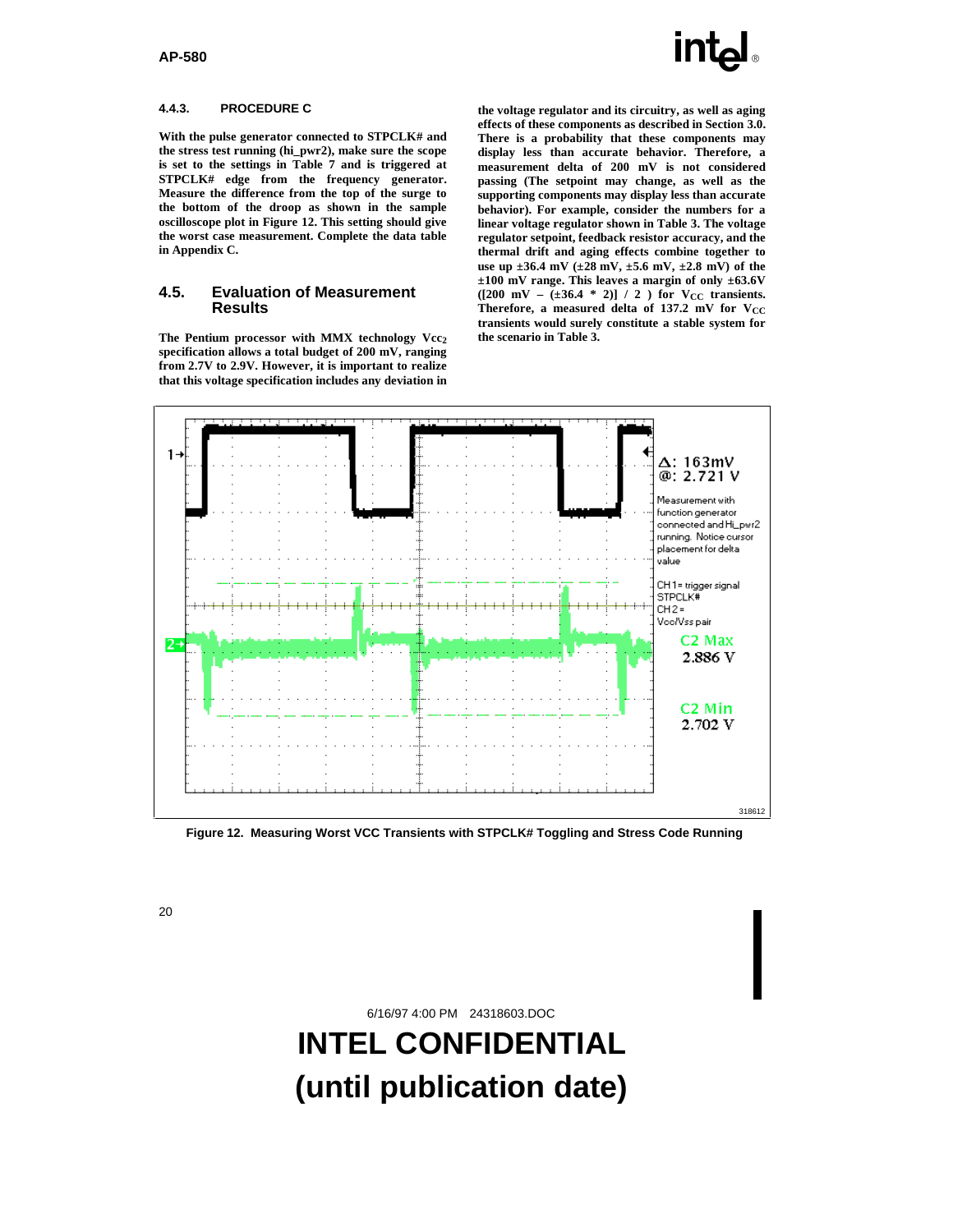### **APPENDIX A "Hi\_pwr2" CODE**

The hi\_pwr2.exe code is used for V<sub>CC</sub> transient **analysis and to validate the processors thermal design for the Pentium processor with MMX technology. To get maximum current draw in the system, after the initial setup, the code runs a loop of instructions.**

**An average Pentium processor with MMX technology in a typical system may dissipate slightly less power than the specification while executing this code. This is because Intel has allowed for process variations between wafers of processors, system variations, and test instrumentation guardbands. Since we can not be sure what power this code will draw in a particular customer system, the actual power drawn by the processor in the particular system should be measured.**

**The file hi\_pwr2.exe contains a short loop of Intel Architecture intensive code. This code uses the most power of any stable, MS-DOS executable program that Intel has tested on Pentium processors with MMX technology.**

**This code has been optimized for use only with Pentium processors with MMX technology. Any power testing on a Pentium processor without MMX technology should be done with hi\_pwr.exe (STR4Y) code.**

To use this code for V<sub>CC</sub> transient analysis:

- **1. Execute the code.**
- **2. While the code is executing, toggle the STPCLK# signal (i.e. externally since the code itself will not toggle STPCLK#).**
- **3. Measure the noise transients according to the methodology found in this application note.**

**To use the code to validate a Pentium processor with MMX technology thermal design:**

- **1. Execute the code and measure the power dissipation.**
- **2. If the processor power dissipation falls short of the maximum Thermal Design Power** specification, the V<sub>CC</sub> level may be increased **(within its specified range) to attempt to reach the maximum value.**
- **3. If the power dissipation still does not reach the specified maximum value, a thermal linear projection to the guaranteed worst case of the Thermal Design Power should be performed.**

**Since this program runs in an infinite loop and disables all interrupts, a hard reboot of the system is necessary to exit out of the code.**

**This program is copyrighted by Intel Corporation. To obtain the code, contact your local Intel Sales office.**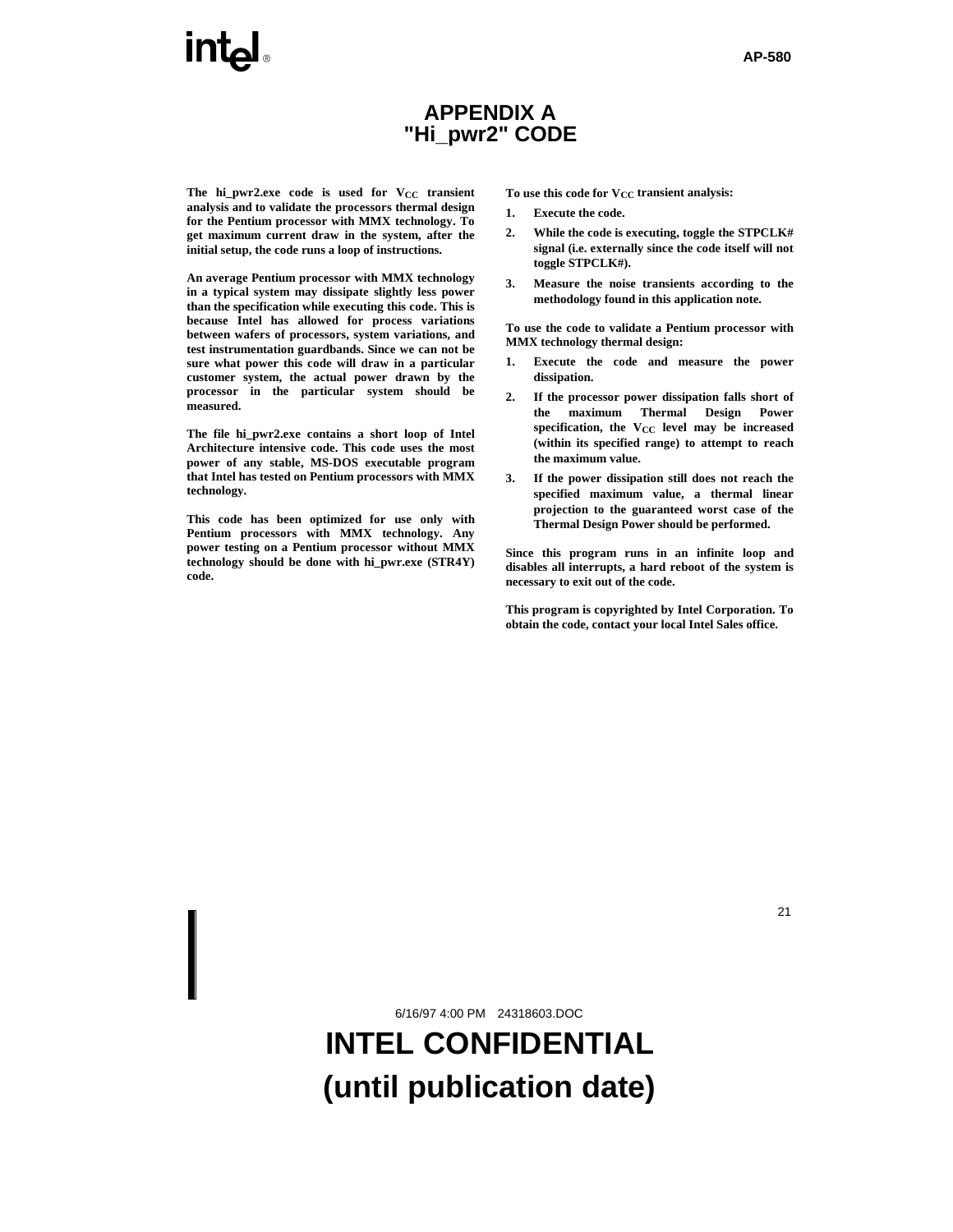I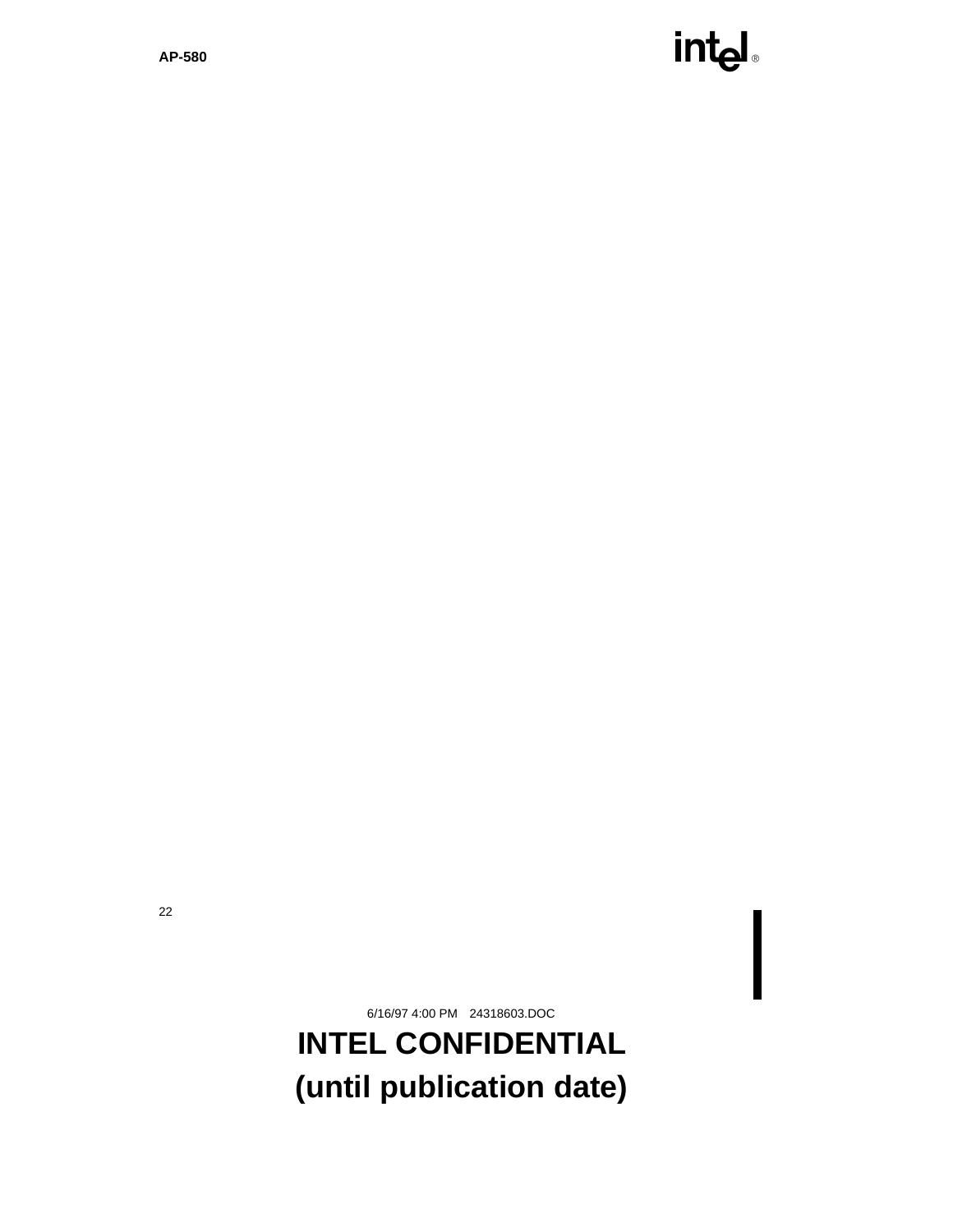

### **APPENDIX B THIRD PARTY VENDOR COMPONENTS AND CONTACT LIST**

### **B1.0. Linear and Switching Regulator Solutions**

|                |                       |                              |                    | <b>Electrical</b>            |                       |                        |                                 | Availability |            |
|----------------|-----------------------|------------------------------|--------------------|------------------------------|-----------------------|------------------------|---------------------------------|--------------|------------|
| Vendor         | Part<br><b>Number</b> | <b>V<sub>IN</sub></b><br>(V) | <b>VOUT</b><br>(V) | <b>I</b> out<br>(max)<br>(A) | Power<br>(max)<br>(W) | Remote<br><b>Sense</b> | Package                         | Samp         | Prod       |
|                | CS5206                | 5                            | 2.8                | 6                            | 17                    | <b>No</b>              | TO-220/D <sup>2</sup> Pak       | <b>Now</b>   | <b>Now</b> |
| Cherry         |                       | 5                            | 3.3/VRE            | 6                            | 20                    |                        |                                 |              |            |
|                | CS5207A               | 5                            | 2.8                | $\overline{7}$               | 20                    | Yes                    | TO-220                          | Now          | <b>Now</b> |
|                |                       | 5                            | 3.3/VRE            | $\overline{7}$               | 23                    |                        |                                 |              |            |
|                | LT1575                | 3.3                          | 2.8                | 10                           | 5                     | Yes                    | 8-pin SOIC                      | <b>Now</b>   | <b>Now</b> |
|                | (+ ext<br>FET)        | 5                            | 2.8                | 10                           | 22                    |                        |                                 |              |            |
|                |                       | 5                            | 3.3/VRE            | 10                           | 27                    |                        |                                 |              |            |
| Linear<br>Tech | LT1577                | 5                            | 2.8                | 10                           | 22                    | Yes                    | 16-pin SOIC                     | <b>Now</b>   | <b>Now</b> |
|                | (Dual)                | 5                            | 3.3/VRE            | 10                           | 27                    |                        |                                 |              |            |
|                | LT1580                | 5                            | 2.8                | $\overline{7}$               | 15.4                  | Yes                    | TO-220                          | <b>Now</b>   | <b>Now</b> |
|                |                       | 5                            | 3.3/VRE            | $\overline{7}$               | 11.9                  |                        |                                 |              |            |
|                | LT1584                | 5                            | 2.8                | $\overline{7}$               | 15.4                  | <b>No</b>              | TO-220/TO-263                   | Now          | <b>Now</b> |
|                |                       | 5                            | 3.3/VRE            | $\overline{7}$               | 11.9                  |                        |                                 |              |            |
|                | LT1585A               | 5                            | 3.3                | 5                            | 8.5                   | <b>No</b>              | TO-220/TO-263                   | <b>Now</b>   | <b>Now</b> |
|                | LX8384                | 5                            | 3.3/VRE            | 5                            | 8.5                   | No                     | TO-220/TO-263                   | <b>Now</b>   | <b>Now</b> |
| Linfinity      | LX8585                | 5                            | 3.3/VRE            | 4.6                          | 7.82                  | No                     | TO-220/TO-263                   | Now          | <b>Now</b> |
|                | LX8586                | 5                            | 2.8                | 6                            | 13.2                  | No                     | TO-220/TO-247                   | Now          | Now        |
|                |                       | 5                            | 3.3/VRE            | 6                            | 10.2                  |                        |                                 |              |            |
|                | LM2951                | 5                            | 2.8                | $\overline{7}$               | 15.4                  | <b>No</b>              | $SO-8$                          | <b>Now</b>   | <b>Now</b> |
| National       |                       | 5                            | 3.3/VRE            | $\overline{7}$               | 11.9                  |                        |                                 |              |            |
|                | LM3411                | 5                            | 3.3/VRE            | $\overline{7}$               | 11.9                  | No                     | SO-8/5-pin<br>SOT <sub>23</sub> | <b>Now</b>   | Now        |

### **2.8V/3.3V/VRE Linear Regulator Solutions**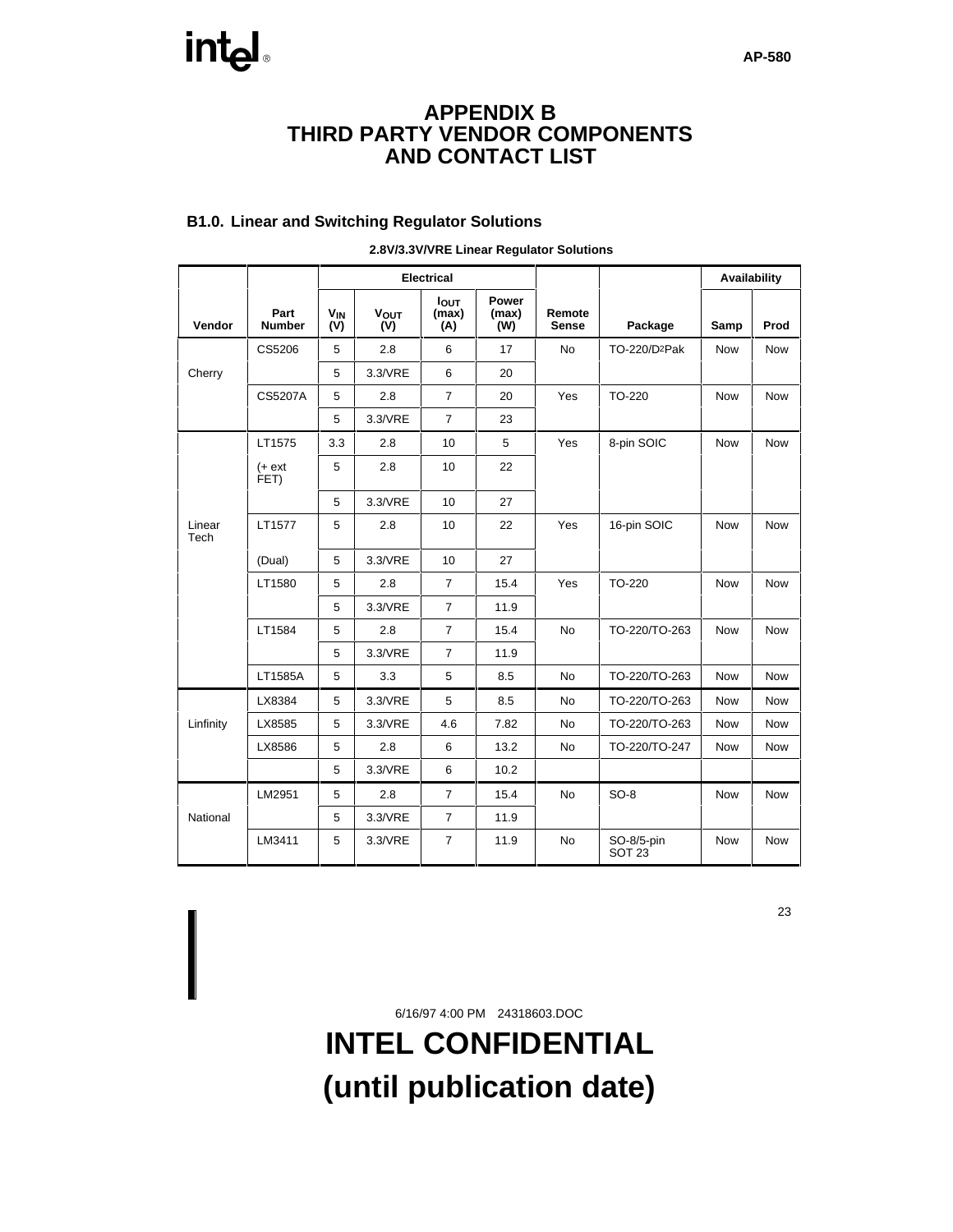|          |                       | <b>Electrical</b>            |                    |                             |                       | Availability           |               |            |            |
|----------|-----------------------|------------------------------|--------------------|-----------------------------|-----------------------|------------------------|---------------|------------|------------|
| Vendor   | Part<br><b>Number</b> | <b>V<sub>IN</sub></b><br>(V) | <b>VOUT</b><br>(V) | <b>IOUT</b><br>(max)<br>(A) | Power<br>(max)<br>(W) | Remote<br><b>Sense</b> | Package       | Samp       | Prod       |
| Raytheon | RC5102                | 5                            | 2.8                | $\overline{7}$              | 15.4                  | Yes                    | 8-pin SOIC    | <b>Now</b> | <b>Now</b> |
|          | (Dual)                | 5                            | 3.3/VRE            | $\overline{7}$              | 11.9                  |                        |               |            |            |
|          | EZ1083/A              | 5                            | 2.8                | 7.5                         | 16.5                  | <b>No</b>              | TO-220 or     | Now        | <b>Now</b> |
|          |                       | 5                            | 3.3/VRE            | 7.5                         | 12.75                 |                        | TO-247        |            |            |
|          | EZ1082                | 5                            | 2.8                | 10                          | 22.0                  | <b>No</b>              | TO-220 or     | Now        | <b>Now</b> |
|          |                       | 5                            | 3.3/VRE            | 10                          | 17                    |                        | TO-247        |            |            |
| Semtech  | EZ1584A               | 5                            | 2.8                | $\overline{7}$              | 15.4                  | <b>No</b>              | TO-220        | <b>Now</b> | <b>Now</b> |
|          |                       | 5                            | 3.3/VRE            | $\overline{7}$              | 11.9                  |                        |               |            |            |
|          | EZ1900                | 5                            | 2.8                | $\overline{7}$              | 15.4                  | <b>No</b>              | 8-pin SOIC    | <b>Now</b> | <b>Now</b> |
|          | (Dual)                | 5                            | 3.3/VRE            | $\overline{7}$              | 11.9                  |                        |               |            |            |
|          | EZ1580                | 5                            | 2.8                | $\overline{7}$              | 15.4                  | Yes                    | 5-pin TO-220  | <b>Now</b> | <b>Now</b> |
|          |                       | 5                            | 3.3/VRE            | $\overline{7}$              | 11.9                  |                        |               |            |            |
|          | EZ1585D               | 5                            | 2.8                | 6                           | 13.2                  | <b>No</b>              | TO-220        | <b>Now</b> | <b>Now</b> |
|          |                       | 5                            | 3.3/VRE            | 6                           | 10.2                  |                        |               |            |            |
| Unisem   | <b>US1080</b>         | 5                            | 2.8                | 8                           | 17.6                  | <b>No</b>              | TO-220/TO-263 | <b>Now</b> | <b>Now</b> |
|          |                       | 5                            | 3.3/VRE            | 8                           | 13.6                  |                        |               |            |            |

| 2.8V/3.3V/VRE Linear Regulator Solutions (Cont'd) |  |  |  |  |  |
|---------------------------------------------------|--|--|--|--|--|
|---------------------------------------------------|--|--|--|--|--|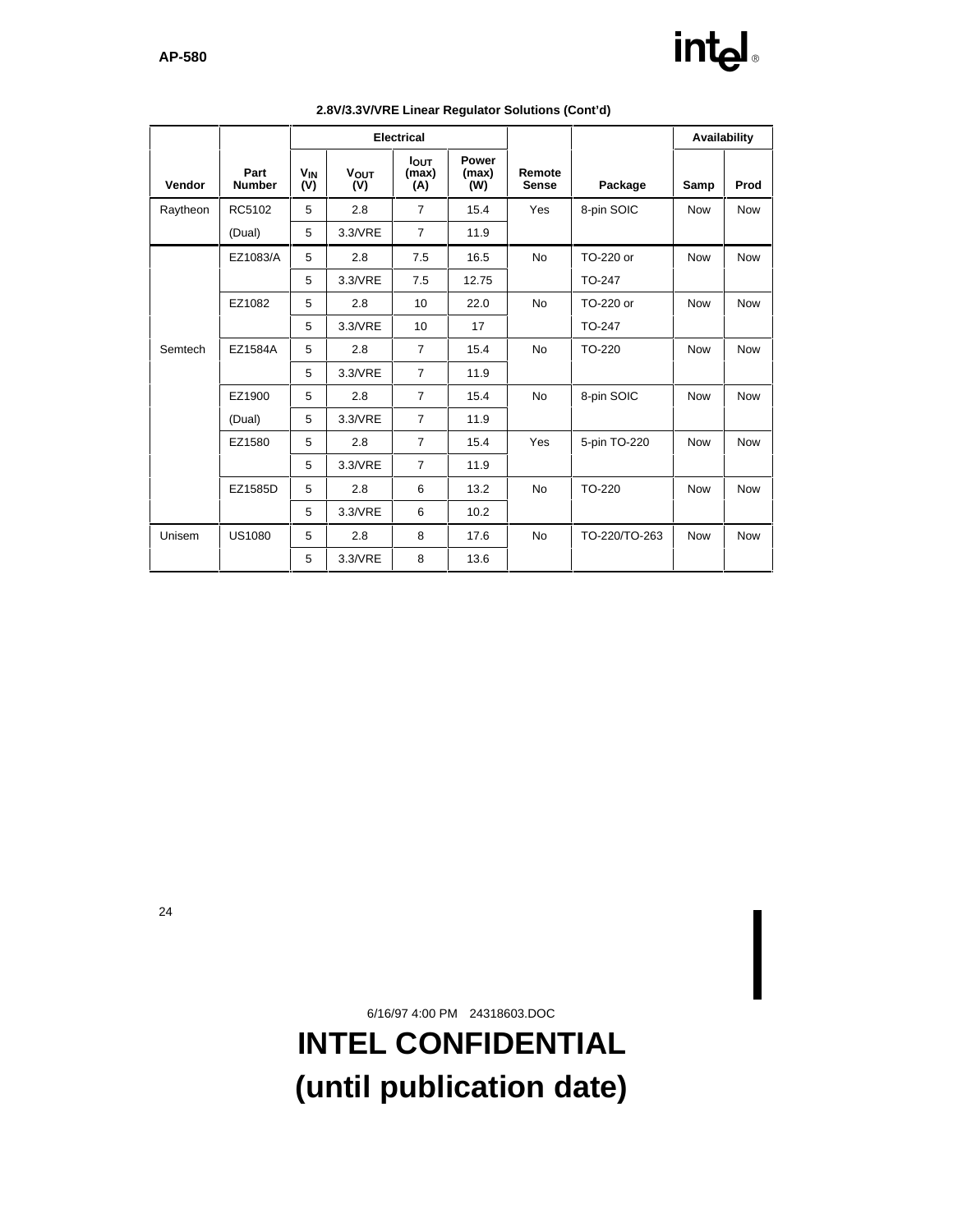|           |                         |                              |                    | <b>Electrical</b>           |                                            |                                       |                                             |            | Availability |
|-----------|-------------------------|------------------------------|--------------------|-----------------------------|--------------------------------------------|---------------------------------------|---------------------------------------------|------------|--------------|
| Vendor    | Part<br><b>Number</b>   | <b>V<sub>IN</sub></b><br>(V) | <b>Vout</b><br>(V) | <b>IOUT</b><br>(max)<br>(A) | <b>Solution</b><br>Efficiency<br>(Typical) | <b>Number</b><br>of<br><b>MOSFETS</b> | Package                                     | Samp       | Prod         |
| Raytheon  | <b>UCC3881</b>          |                              | 3.3/VRE            |                             |                                            |                                       | 16-pin SOIC or                              |            |              |
| Cherry    | CS5120                  | 5                            | 2.8                | 5.7                         | 92%                                        | $\overline{2}$                        | 14-pin PDIP                                 | Now        | Now          |
|           |                         | 5                            | 3.3/VRE            | 5.7                         | 92%                                        |                                       | 14-pin SOIC                                 |            |              |
|           | HIP5010                 | 5                            | 2.8                | 11                          | 91%                                        | $\overline{2}$                        | 16-pin SOIC or                              | <b>Now</b> | <b>Now</b>   |
|           |                         | 5                            | 3.3/VRE            | 11                          | 95%                                        |                                       | 7-pin TO-220<br>or<br>7-pin $D^2$ Pak       |            |              |
|           | HIP5011                 | 5                            | 2.8                | 11                          | 91%                                        | $\overline{2}$                        | 16-pin SOIC or                              | <b>Now</b> | <b>Now</b>   |
| Harris    |                         | 5                            | 3.3/VRE            | 11                          | 95%                                        |                                       | 7-pin TO-220<br>or 7-pin D <sup>2</sup> Pak |            |              |
|           | HIP5010                 | 5                            | 2.8                | 6                           | 89%                                        | $\overline{2}$                        | 7-pin TO-220                                | <b>Now</b> | <b>Now</b>   |
|           |                         | 5                            | 3.3/VRE            | 6                           | 92%                                        |                                       | or 7-pin D <sup>2</sup> Pak                 |            |              |
|           | HIP5016                 | 5                            | 2.8                | 6                           | 89%                                        | $\overline{2}$                        | 7-pin TO-220                                | <b>Now</b> | Now          |
|           |                         | 5                            | 3.3/VRE            | 6                           | 92%                                        |                                       | or 7-pin D <sup>2</sup> Pak                 |            |              |
|           | <b>LTC126</b><br>6      | 5                            | 2.8                | 10                          | 93%                                        | $\overline{2}$                        | 16-pin SOIC                                 | Now        | <b>Now</b>   |
|           |                         | 5                            | 3.3/VRE            | 10                          | 95%                                        |                                       |                                             |            |              |
| Linear    | <b>LTC143</b><br>0      | 5                            | 2.8                | 15                          | 93%                                        | $\overline{2}$                        | 16-pin SOIC or                              | <b>Now</b> | <b>Now</b>   |
| Tech      |                         | 5                            | 3.3                | 15                          | 95%                                        |                                       | 8-pin SOIC                                  |            |              |
|           | <b>LTC143</b><br>5      | 5                            | 2.8                | 10                          | 93%                                        | $\overline{2}$                        | 16-pin SOIC                                 | Now        | <b>Now</b>   |
|           |                         | 5                            | 3.3/VRE            | 10                          | 95%                                        |                                       |                                             |            |              |
| Linfinity | LX1660/<br>$\mathbf{1}$ | 5                            | 2.8                | 12                          | 85%                                        | $\overline{2}$                        | SO-16                                       | Now        | <b>Now</b>   |
|           |                         | 5                            | 3.3/VRE            | 12                          | 85%                                        |                                       |                                             |            |              |
|           | <b>MAX797</b>           | 5                            | 2.8                | 10                          | 88%                                        | $\overline{2}$                        | 16-pin SOIC                                 | <b>Now</b> | <b>Now</b>   |
| Maxim     |                         | 5                            | 3.3/VRE            | 10                          | 88%                                        |                                       |                                             |            |              |
|           | <b>MAX798</b>           | 5                            | 2.8                | 10                          | 88%                                        | $\overline{2}$                        | 16-pin SOIC                                 | <b>Now</b> | <b>Now</b>   |
|           |                         | 5                            | 3.3/VRE            | 10                          | 88%                                        |                                       |                                             |            |              |
| National  | LM3578<br>&<br>LM3411   | 5                            | 3.3/VRE            | 10                          | 88%                                        | $\mathbf{1}$                          | SO-8 or<br>5-pin SOT23                      | <b>Now</b> | <b>Now</b>   |

### **2.8V/3.3V/VRE Switching Regulator Solutions**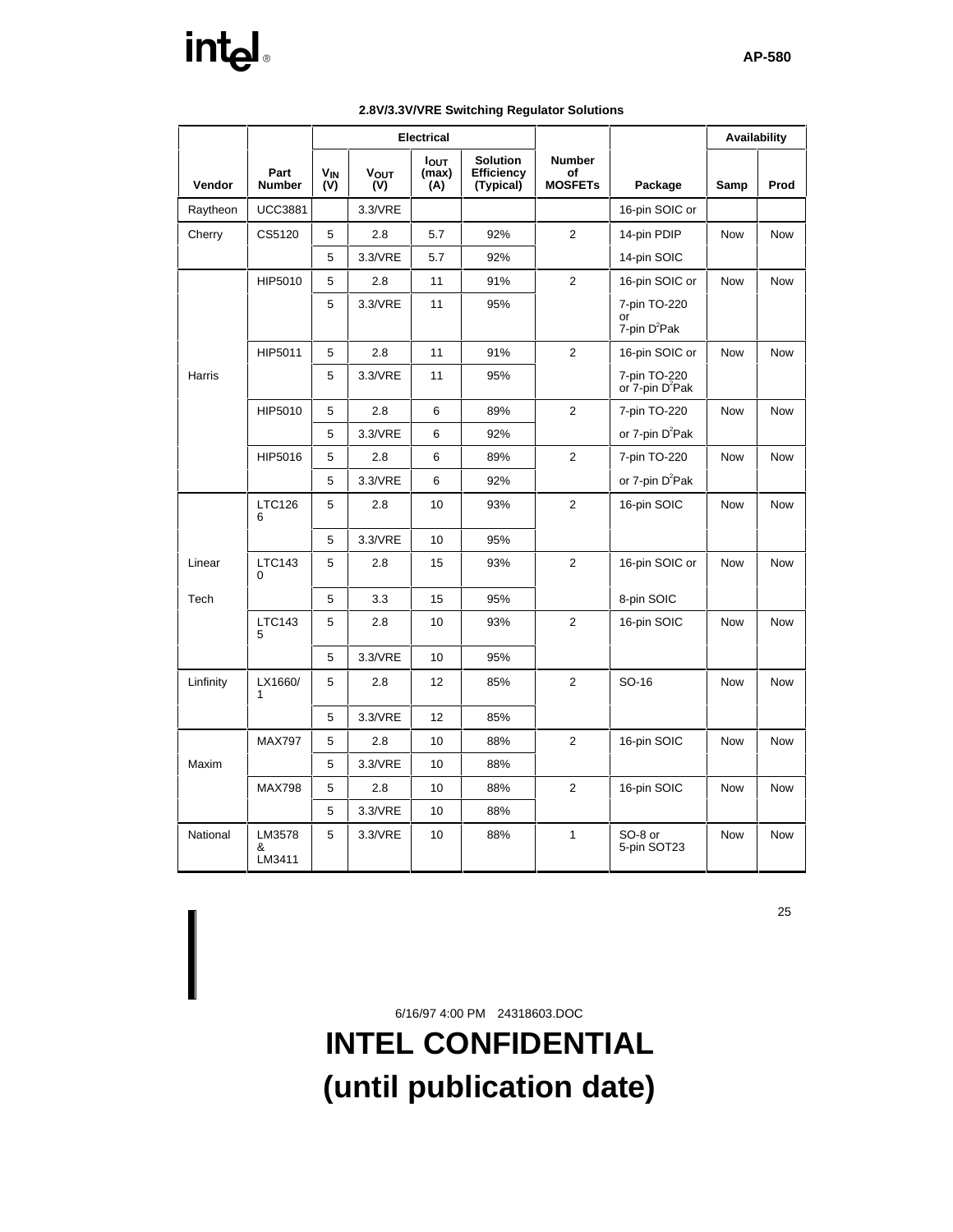

|           | <b>Electrical</b>         |                              |                    | Availability                |                                                   |                                       |                |            |            |
|-----------|---------------------------|------------------------------|--------------------|-----------------------------|---------------------------------------------------|---------------------------------------|----------------|------------|------------|
| Vendor    | Part<br><b>Number</b>     | <b>V<sub>IN</sub></b><br>(V) | <b>VOUT</b><br>(V) | <b>IOUT</b><br>(max)<br>(A) | <b>Solution</b><br><b>Efficiency</b><br>(Typical) | <b>Number</b><br>οf<br><b>MOSFETs</b> | Package        | Samp       | Prod       |
|           | RC5036<br>(Dual)          | 5                            | 2.8                | 10                          | 87%                                               | $\overline{2}$                        | 16-pin SOIC    | <b>Now</b> | Now        |
|           |                           | 5                            | 3.3/VRE            | 5                           | 89%                                               |                                       |                |            |            |
| Raytheon  | RC5031                    | 5                            | 2.8                | 10                          | 87%                                               | $\mathbf{1}$                          | 14-pin SOIC    | <b>Now</b> | <b>Now</b> |
|           |                           | 5                            | 3.3/VRE            | 5                           | 89%                                               |                                       |                |            |            |
|           | RC5035<br>(Dual)          | 5                            | 2.8                | 10                          | 87%                                               | 2                                     | 16-pin SOIC    | <b>Now</b> | Now        |
|           |                           | 5                            | 3.3/VRE            | 5                           | 89%                                               |                                       |                |            |            |
|           | Si9140                    | 5                            | 2.8                | 6                           | 90%                                               | 2                                     | 16-pin SOIC    | <b>Now</b> | <b>Now</b> |
| Siliconix |                           | 5                            | 3.3                | 6                           | 90.5%                                             |                                       |                |            |            |
|           | Si9145                    | 5                            | 2.8                | 6                           | 82%                                               | $\mathbf{1}$                          | 16-pin SOIC or | Now        | Now        |
|           |                           | 5                            | 3.3/VRE            | 6                           | 83%                                               |                                       | 16-pin TSSOP   |            |            |
|           | <b>UC3886</b>             | 5                            | 2.8                | 10                          | 85%                                               | $\mathbf{1}$                          | 16-pin SOIC    | <b>Now</b> | <b>Now</b> |
|           |                           | 5                            | 3.3/VRE            | 10                          | 85%                                               |                                       | or 16-pin DIP  |            |            |
|           | <b>UCC388</b><br>1        | 5                            | 2.8                | 10                          | 85%                                               | 1                                     | 16-pin SOIC    | <b>Now</b> | Now        |
| Unitrode  |                           | 5                            | 3.3/VRE            | 10                          | 85%                                               |                                       | or 16-pin DIP  |            |            |
|           | <b>UCC388</b><br>$\Omega$ | 5                            | 2.8                | 10                          | 85%                                               | 1                                     | 20-pin SOIC    | <b>Now</b> | <b>Now</b> |
|           |                           | 5                            | 3.3/VRE            | 10                          | 85%                                               |                                       | or 20-pin DIP  |            |            |
|           | <b>UC3874</b>             | 5                            | 2.8                | 10                          | 90%                                               | $\overline{2}$                        | 18-pin SOIC    | <b>Now</b> | <b>Now</b> |
|           |                           | 5                            | 3.3/VRE            | 10                          | 90%                                               |                                       | or 18-pin DIP  |            |            |
| Unisem    | <b>US2050</b>             | 5                            | 2.8                | 10                          | 85%                                               | $\mathbf{1}$                          | 7-pin TO-220   | <b>Now</b> | <b>Now</b> |
|           |                           | 5                            | 3.3/VRE            | 10                          | 85%                                               |                                       | or TO-263      |            |            |

### **2.8V/3.3V/VRE Switching Regulator Solutions (Cont'd)**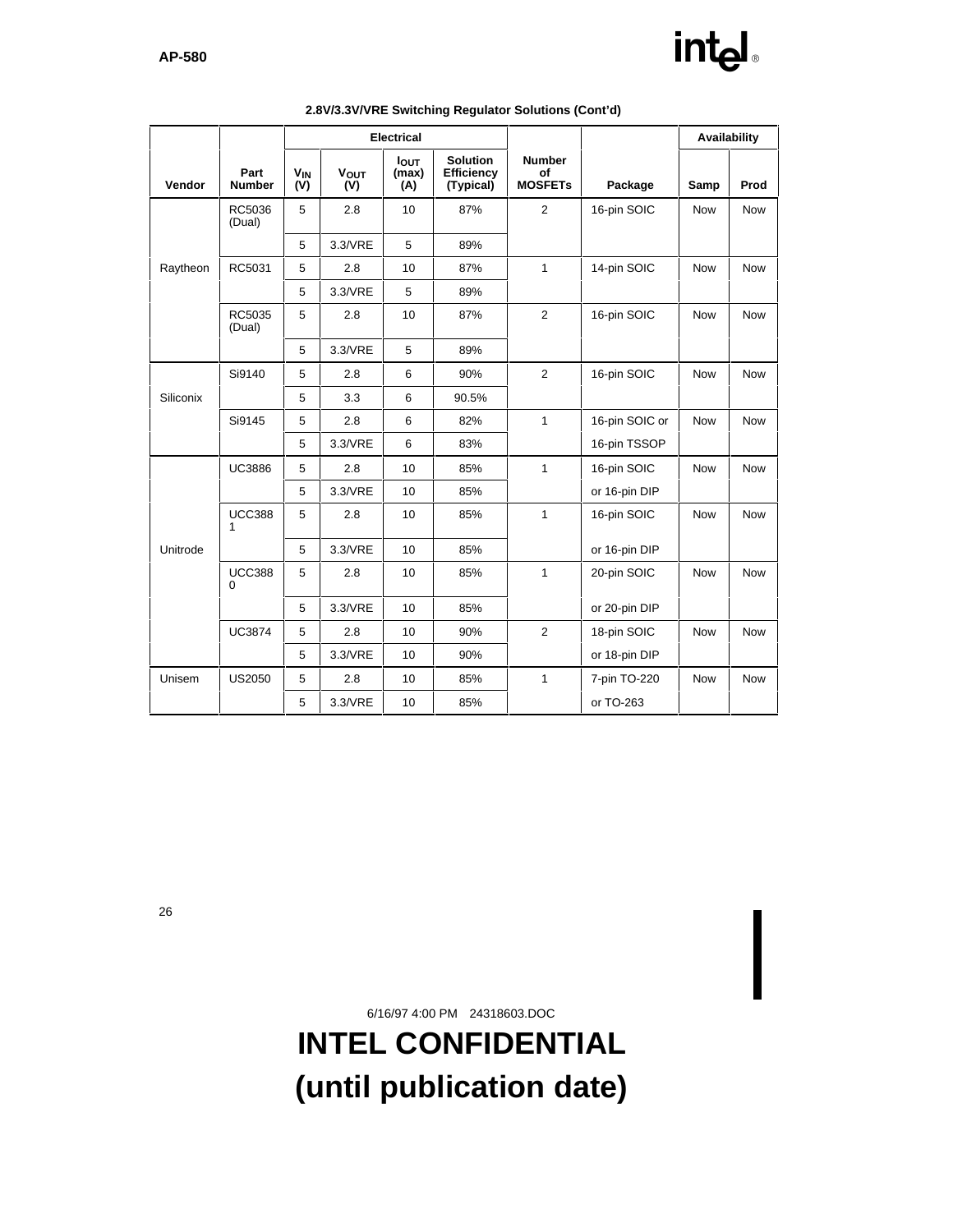### **On-Board Regulators**

| Vendor         | <b>North America</b>                                                                                                                       | <b>Europe</b>                                    | Asia                                           | Japan                                          |  |  |  |
|----------------|--------------------------------------------------------------------------------------------------------------------------------------------|--------------------------------------------------|------------------------------------------------|------------------------------------------------|--|--|--|
|                | Dennis Gatano                                                                                                                              |                                                  |                                                |                                                |  |  |  |
| Cherry         | Tel: (401) 886-3305<br>Fax: (401) 885-5786                                                                                                 |                                                  |                                                |                                                |  |  |  |
|                | Dean Henderson                                                                                                                             | Robert Lahaye                                    | Jason Lin                                      | Masaru Agano                                   |  |  |  |
| Harris         | Tel: (919) 405-3603<br>Fax: (919) 405-3651                                                                                                 | Tel: (33) 1 346 54046<br>Fax: (33) 1 394-64054   | Tel: (886) 2 716 9310<br>Fax: (886) 2 715 3029 | Tel: (81) 3 3265 7571<br>Fax: (81) 3 3265 7575 |  |  |  |
|                | <b>Bob Scott</b>                                                                                                                           | <b>Fred Killinger</b>                            |                                                | Dave Quarrels                                  |  |  |  |
| Linear<br>Tech | Tel: (408) 432-1900<br>Fax: (408) 434-0507                                                                                                 | Tel: (49) 89-9642550<br>Fax: (49) 89-963147      |                                                | Tel: (65) 753 2692<br>Fax: (65) 754 4112       |  |  |  |
|                |                                                                                                                                            |                                                  | <b>Andrew Stewart</b>                          |                                                |  |  |  |
| Linfinity      |                                                                                                                                            |                                                  | Tel: (714) 898-8121<br>Fax: (714) 893-2570     |                                                |  |  |  |
|                | David Timm                                                                                                                                 | David Watson                                     | Steve Huang                                    | Tadi Kodairo                                   |  |  |  |
| Maxim          | Tel: (408) 737-7600<br>Fax: (408) 737-7194                                                                                                 | Tel: (44) 17 3430 3388<br>Fax: (44) 17 3430 5511 | Tel: (886) 2558 6801<br>Fax: (886) 2555 6348   | Tel: (81) 3 3232 6141<br>Fax: (81) 3 3232 6149 |  |  |  |
|                | Venkatesh Shan                                                                                                                             | Werner Obermaier                                 | Vincent Lin                                    | Mark Kachmerak                                 |  |  |  |
| National       | Tel: (408) 721-3753<br>Fax: (408) 721-8763                                                                                                 | Tel: (49) 81 4135 1331<br>Fax: (49) 81 4135 1220 | Tel: (852) 2737 1616<br>Fax: (852) 2736 9931   | Tel: (81) 43 299 2373                          |  |  |  |
|                | David McIntyre                                                                                                                             | David Frye                                       |                                                | Mike Wisnia                                    |  |  |  |
| Raytheon       | Tel: (415) 966-7734<br>Fax: (415) 966-7742                                                                                                 | Tel: (44) 17 0566 5555<br>Fax: (44) 17 0566 3355 |                                                | Tel: (81) 3 3406 5998<br>Fax: (81) 3 3406 5998 |  |  |  |
|                | Gene Krzwinski                                                                                                                             | <b>Julian Foster</b>                             |                                                | Kenny Pai                                      |  |  |  |
| Semtech        | Tel: (805) 498-2111<br>Fax: (805) 498-3804                                                                                                 | Tel: (44) 592-773520<br>Fax: (44) 592-774781     |                                                | Tel: (886) 2 717 3389<br>Fax: (886) 2 713 0282 |  |  |  |
|                | Erik Ogren                                                                                                                                 | Sean Montgomery                                  | Serge Jaunay                                   | <b>Tony Grizelj</b>                            |  |  |  |
| Siliconix      | Tel: 408-970-5543<br>Fax: 408-567-8910                                                                                                     | Tel: (44) 344 485757<br>Fax: (44) 344 427371     | Tel: (852) 2378 9715<br>Fax: (852) 2375 5733   | Tel: (81) 3 5562 3321<br>Fax: (81) 3 5562 3316 |  |  |  |
|                | John O'Connor                                                                                                                              | David Wells                                      |                                                | Wilkie Wong                                    |  |  |  |
| Unitrode       | Tel: (603) 429-8504<br>Tel: (44) 181 318 1431<br>Tel: 8522-722-1101<br>Fax: (603) 429-8963<br>Fax: 8522-369-7596<br>Fax: (44) 181 318 2549 |                                                  |                                                |                                                |  |  |  |
|                |                                                                                                                                            |                                                  | Reza Amirani                                   |                                                |  |  |  |
| Unisem         |                                                                                                                                            |                                                  | Tel: (714) 453-1008<br>Fax: (714) 453-8748     |                                                |  |  |  |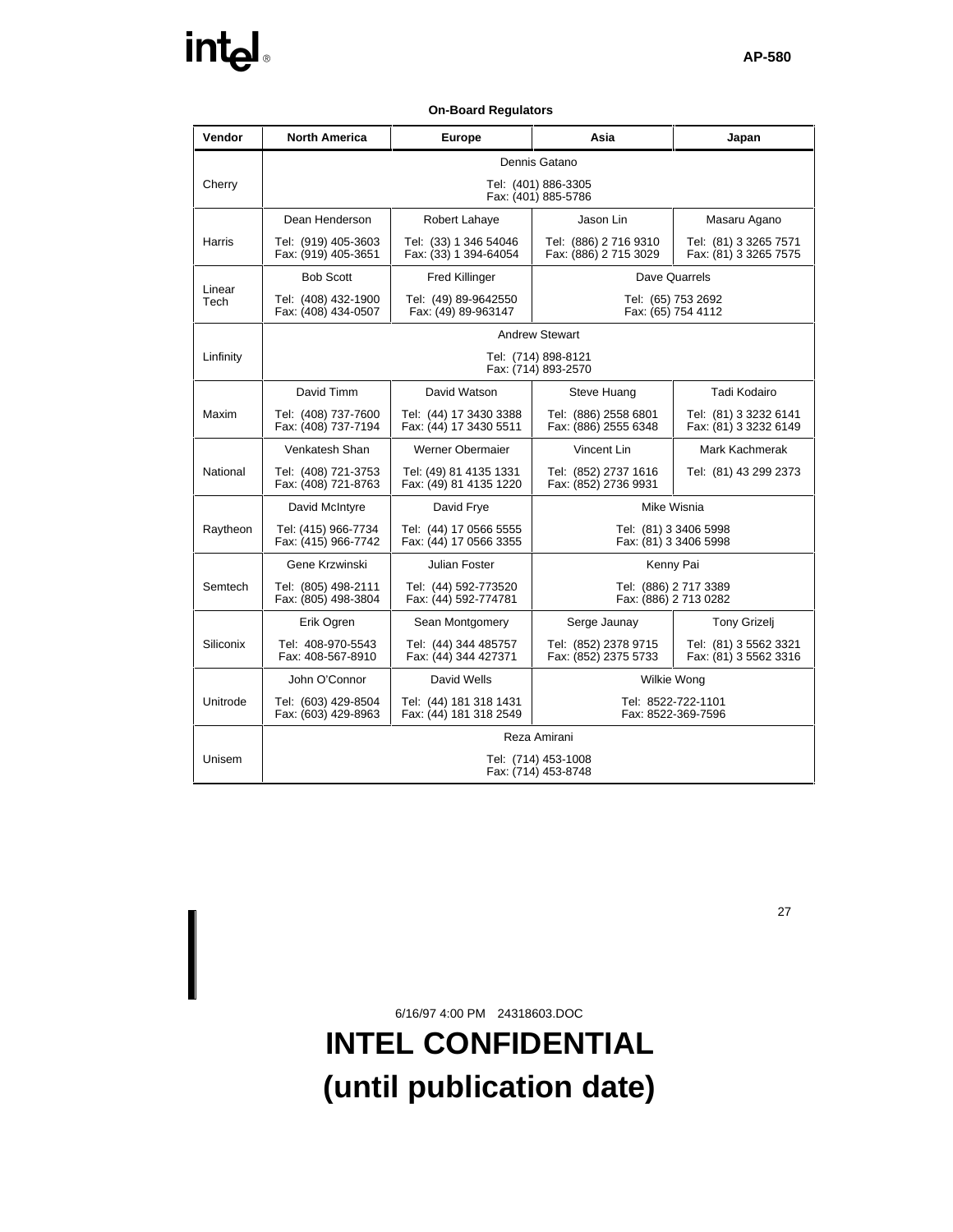

|  |  | <b>B2.0. Voltage Regulator Modules</b> |  |
|--|--|----------------------------------------|--|
|--|--|----------------------------------------|--|

| Vendor     | <b>North America</b>                                                                                                                     | <b>Europe</b><br>Asia                            |                                               | Japan                                          |  |  |
|------------|------------------------------------------------------------------------------------------------------------------------------------------|--------------------------------------------------|-----------------------------------------------|------------------------------------------------|--|--|
|            |                                                                                                                                          |                                                  | Leonard Kao                                   |                                                |  |  |
| Ambit      |                                                                                                                                          |                                                  | Tel: (886) 35-7849575<br>Fax: (886) 35-782924 |                                                |  |  |
|            | Larry Freeland                                                                                                                           | Rob Rix                                          |                                               | Joe Navin                                      |  |  |
| Amp        | Tel: (717) 780-6045<br>Fax: (717) 780-7027                                                                                               | Tel: (44) 1753-67-6800<br>Fax: (44) 1753-67-6801 |                                               | Tel: (81) 44-813-8507<br>Fax: (81) 44-813-8500 |  |  |
|            |                                                                                                                                          |                                                  | Dave Holmes                                   |                                                |  |  |
| C-MAC      |                                                                                                                                          |                                                  | Tel: (407) 881-2321<br>Fax: (407) 881-2342    |                                                |  |  |
|            | John Beckley                                                                                                                             |                                                  |                                               |                                                |  |  |
| Corsair    |                                                                                                                                          |                                                  | Tel: (408) 559-1777<br>Fax: (408) 559-4294    |                                                |  |  |
|            | Gene Krzywinski                                                                                                                          | Julian Foster                                    |                                               | Kenny Pai                                      |  |  |
| Semtech    | Tel: (805) 498-2111<br>Fax: (805) 498-3804                                                                                               | Tel: (44) 592-773520<br>Fax: (44) 592-774781     |                                               | Tel: (886) 2 717 3389<br>Fax: (886) 2 713 0282 |  |  |
|            | David McIntyre                                                                                                                           | David Frye                                       |                                               | Mike Wisnia                                    |  |  |
| Raytheon   | Tel: 44 17 0566 5555<br>Tel: 81 3 3406 5998<br>Tel: (415) 966-7734<br>Fax: (415) 966-7742<br>Fax: 44 17 0566 3355<br>Fax: 81 3 3406 5998 |                                                  |                                               |                                                |  |  |
|            | Joseph Chang                                                                                                                             |                                                  |                                               |                                                |  |  |
| <b>VXI</b> |                                                                                                                                          |                                                  | Tel: (503) 652-7300<br>Fax: (503) 786-5011    |                                                |  |  |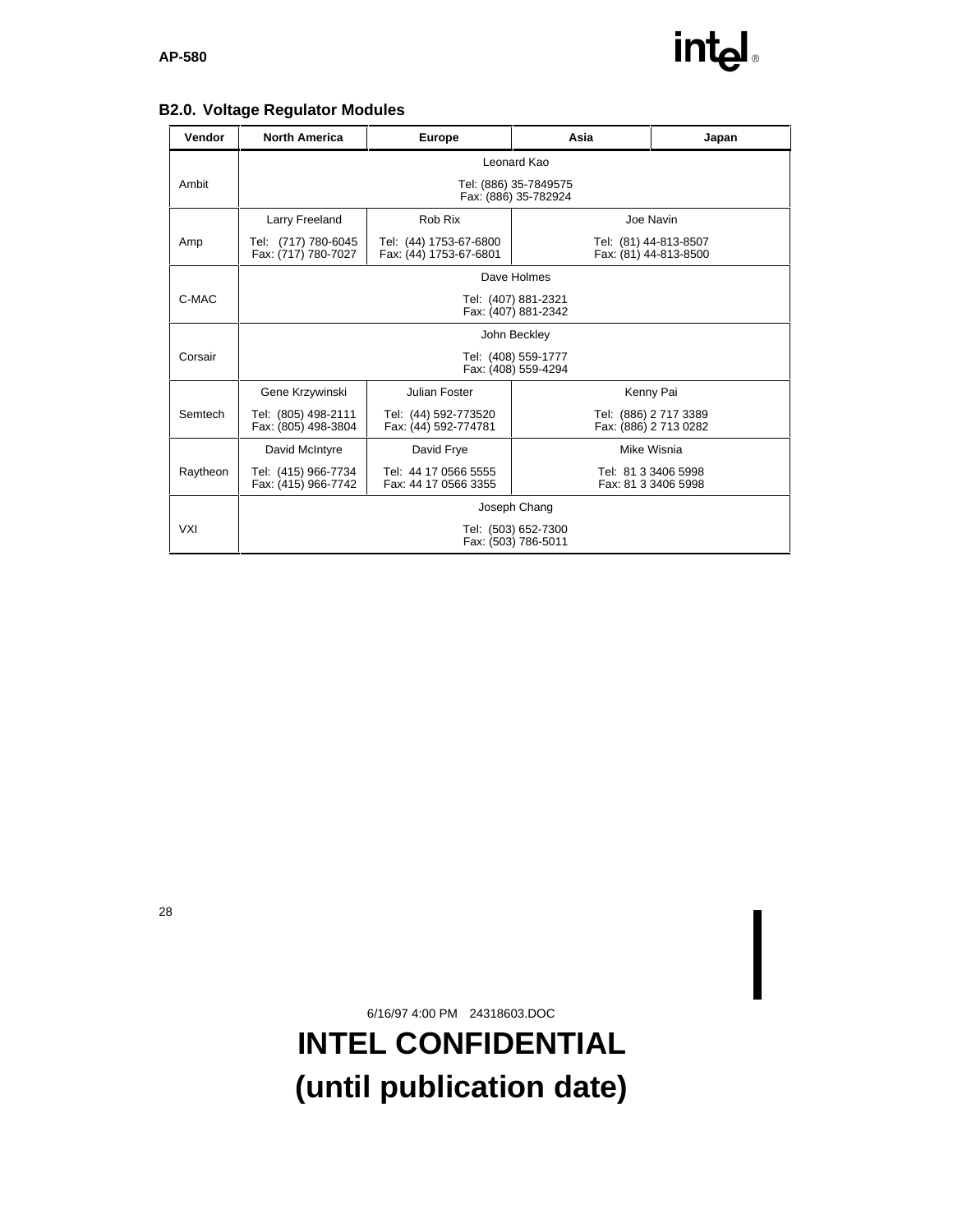### **B3.0. Decoupling Capacitors**

| Vendor                         | Part No.         | Type             | <b>North America</b>                       | <b>APAC</b>                                    |
|--------------------------------|------------------|------------------|--------------------------------------------|------------------------------------------------|
|                                |                  |                  |                                            | Steve Chan (Singapore)                         |
| <b>AVX</b>                     | 1206YZ105KAT1A   | 1 µF, X7S        | Dennis Lienemann                           | Tel: (65) 258-2833<br>Fax: (65) 258-8221       |
|                                |                  |                  | Tel: (803) 946-0616                        | K.J. Kim (Korea)                               |
|                                | TPSD107K010R0100 | 100 µF, Tantalum | Fax: (803) 946-6678                        | Tel: (82) 2-785-6504<br>Fax: (82) 2-784-5411   |
|                                |                  |                  | Dave Lopez<br>Tel: (818) 364-9800          | Bill Yu (Taiwan)<br>Nanco Electronics          |
| Johanson<br><b>Dielectrics</b> | 160R18W105K4     | 1 µF, X7R        | Fax: (818) 364-6100                        | Tel: (886) 2-758-4650<br>Fax: (886) 2-729-4209 |
|                                |                  |                  | NCTR (California only)                     | Sales Dept (Hong Kong)                         |
|                                |                  |                  | Tel: (510) 624-8900                        | Tel: (852) 765-3029<br>Fax: (852) 330-2560     |
|                                |                  |                  | Fax: (510) 624-8905                        |                                                |
| <b>KEMET</b><br>Electronics    |                  |                  | Richey-Cypress Elect.                      | <b>Warren Marshall</b>                         |
|                                | T495X107K010AS   | 100 µF, Tantalum | Tel: (408) 654-9100<br>Fax: (408) 566-0160 | Tel: (800) 421-7258<br>Fax: (714) 713-0129     |
|                                |                  |                  |                                            | Hong Kong                                      |
| Murata                         | GRM40X7R105J016  | 1 µF, X7R        | Sales Department                           | Tel: (852) 782-2618<br>Fax: (852) 782-1545     |
| Electronics                    |                  |                  | Tel: (770) 436-1300                        | Korea                                          |
|                                |                  |                  | Fax: (770) 436-3030                        | Tel: (82) 2-730-7605<br>Fax: (82) 2-739-5483   |
|                                |                  |                  |                                            | Taiwan                                         |
|                                |                  |                  |                                            | Tel: (886) 2-562-4218<br>Fax: (886) 2-536-6721 |
|                                |                  |                  |                                            | Hong Kong                                      |
| <b>TDK</b>                     | CC1206HX7R105K   | 1 µF, X7R/X7S    | Sales Department                           | Tel: (852) 736-2238<br>Fax: (852) 736-2108     |
|                                |                  |                  | Tel: (847) 803-6100                        | Korea                                          |
|                                |                  |                  | Fax: (847) 803-6296                        | Tel: (82) 2-554-6633<br>Fax: (82) 2-712-6631   |
|                                |                  |                  |                                            | Taiwan                                         |
|                                |                  |                  |                                            | Tel: (886) 2-712-5090<br>Fax: (886) 2-712-3090 |